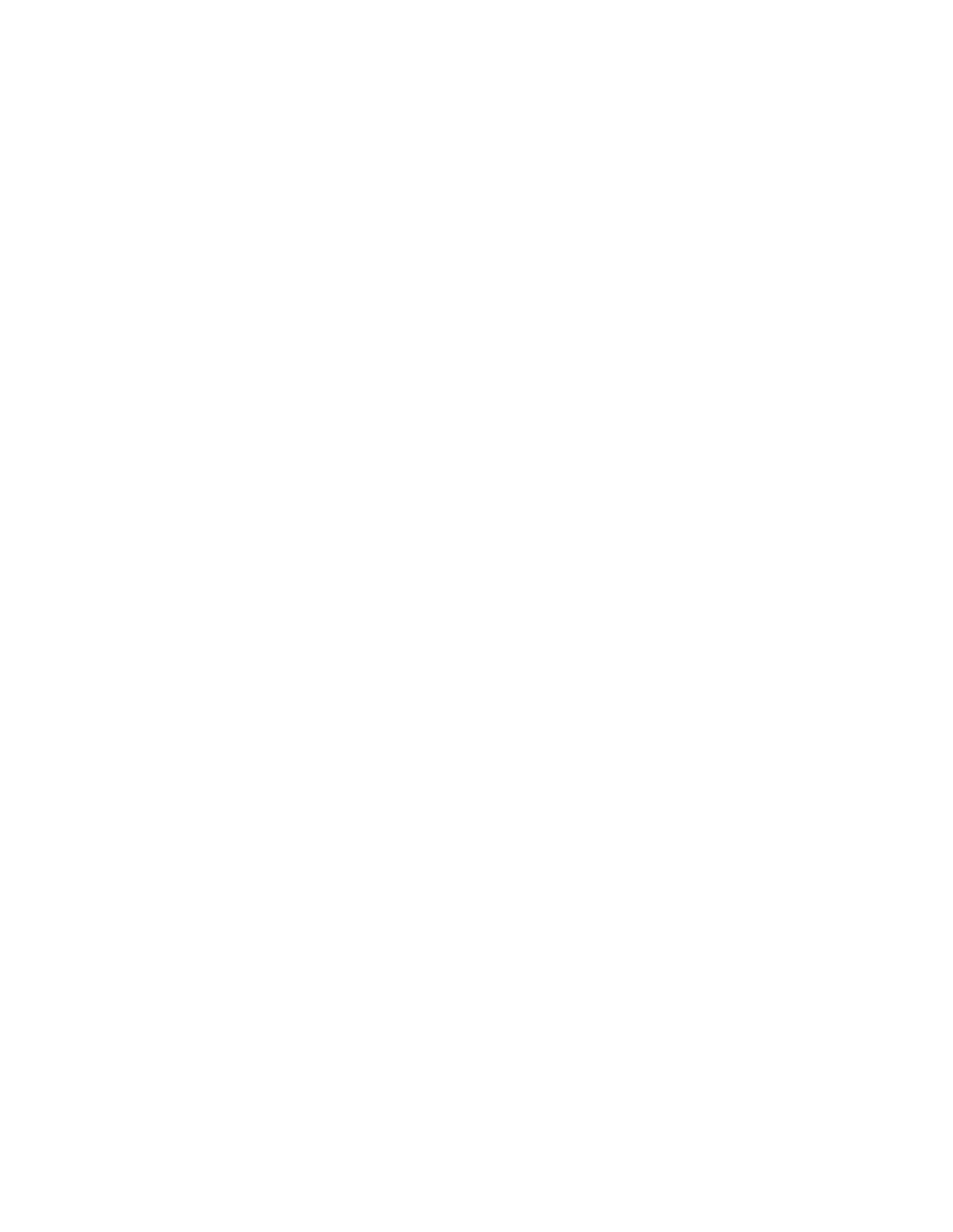# **Standards for Attorneys Representing Children in Custody, Visitation and Guardianship Proceedings**

**(January 2015)**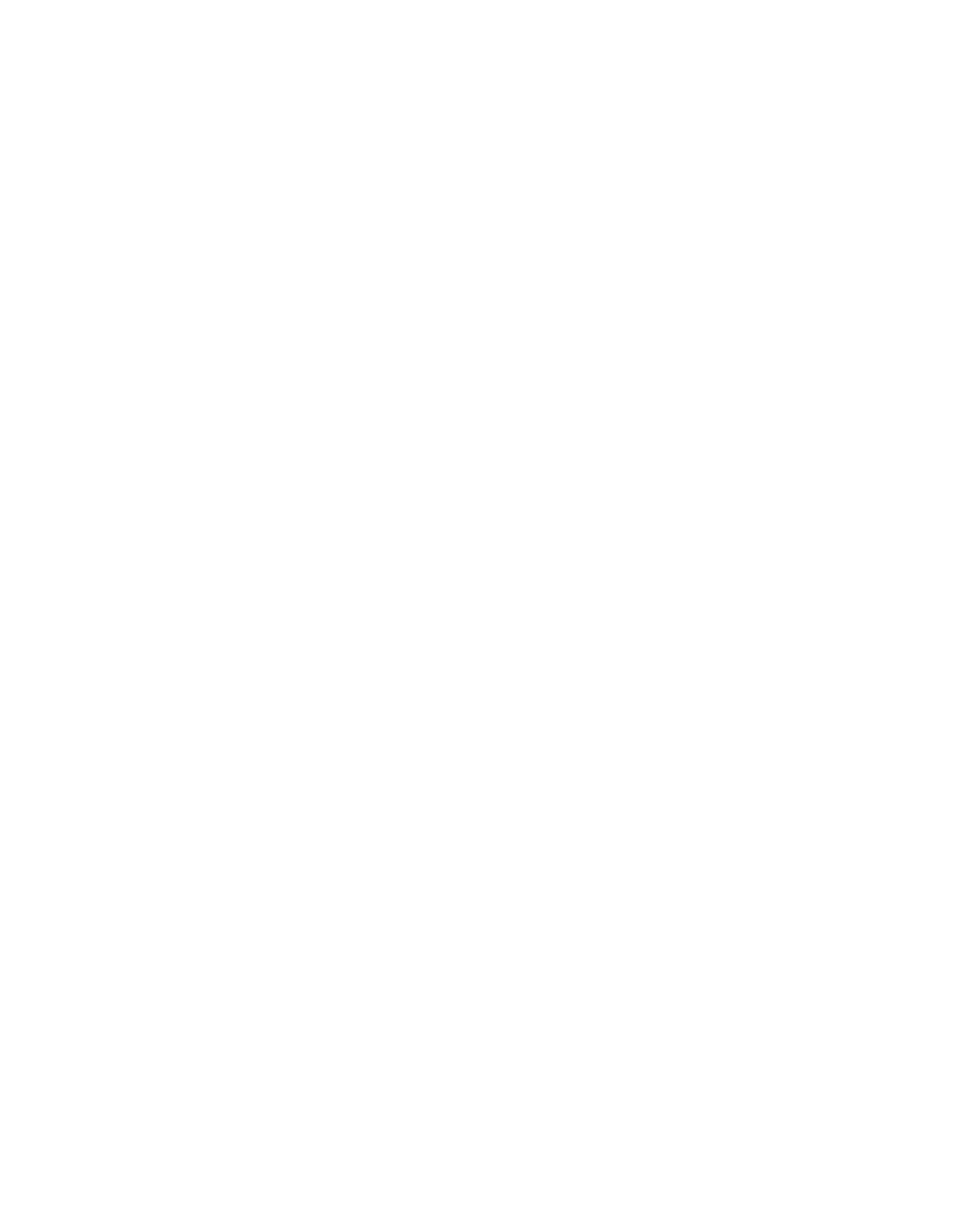# NEW YORK STATE BAR ASSOCIATION **COMMITTEE ON CHILDREN AND THE LAW**

# STANDARDS FOR ATTORNEYS REPRESENTING CHILDREN IN NEW YORK **CUSTODY, VISITATION AND GUARDIANSHIP PROCEEDINGS**

Page

Table of Contents

|         |                                                                    | ے                                                                                                                                                                                                                                                                                                                                                                          |
|---------|--------------------------------------------------------------------|----------------------------------------------------------------------------------------------------------------------------------------------------------------------------------------------------------------------------------------------------------------------------------------------------------------------------------------------------------------------------|
|         |                                                                    | $\mathbf{1}$                                                                                                                                                                                                                                                                                                                                                               |
|         |                                                                    | $3-9$                                                                                                                                                                                                                                                                                                                                                                      |
| $A-1$   | <b>The Attorney-Client Relationship</b>                            | 3                                                                                                                                                                                                                                                                                                                                                                          |
| $A-2.$  | <b>Counseling and Advising the Child</b>                           | $\overline{4}$                                                                                                                                                                                                                                                                                                                                                             |
| $A-3.$  | Overcoming the Presumption of Adherence to the Client's Directions | $\sqrt{5}$                                                                                                                                                                                                                                                                                                                                                                 |
| $A-4.$  | The Use of Substituted Judgment                                    | $\overline{7}$                                                                                                                                                                                                                                                                                                                                                             |
| $A-5.$  |                                                                    | 8                                                                                                                                                                                                                                                                                                                                                                          |
|         |                                                                    | $9 - 11$                                                                                                                                                                                                                                                                                                                                                                   |
| $B-1.$  | <b>Basic Obligations</b>                                           | 9                                                                                                                                                                                                                                                                                                                                                                          |
|         | <b>Conflict Situations</b>                                         | 11                                                                                                                                                                                                                                                                                                                                                                         |
|         |                                                                    | $11 - 18$                                                                                                                                                                                                                                                                                                                                                                  |
| $C-1$ . | <b>Meet With the Child</b>                                         | 11                                                                                                                                                                                                                                                                                                                                                                         |
|         |                                                                    | 12                                                                                                                                                                                                                                                                                                                                                                         |
|         | <b>File Pleadings</b>                                              | 14                                                                                                                                                                                                                                                                                                                                                                         |
|         | <b>Assess Domestic Violence</b>                                    | 15                                                                                                                                                                                                                                                                                                                                                                         |
|         | <b>Child With Special Needs</b>                                    | 16                                                                                                                                                                                                                                                                                                                                                                         |
|         | <b>Negotiate Settlements</b>                                       | 16                                                                                                                                                                                                                                                                                                                                                                         |
|         |                                                                    | 16                                                                                                                                                                                                                                                                                                                                                                         |
| $C-8.$  | <b>Undocumented Children SIJS</b>                                  | 17                                                                                                                                                                                                                                                                                                                                                                         |
|         |                                                                    | 18-22                                                                                                                                                                                                                                                                                                                                                                      |
| $D-1.$  | <b>Court Appearances</b>                                           | 18                                                                                                                                                                                                                                                                                                                                                                         |
| $D-2$ . | <b>Client Explanation</b>                                          | 19                                                                                                                                                                                                                                                                                                                                                                         |
|         |                                                                    | 19                                                                                                                                                                                                                                                                                                                                                                         |
| $D-4.$  | <b>Presentation of Evidence</b>                                    | 19                                                                                                                                                                                                                                                                                                                                                                         |
| $D-5.$  |                                                                    | 19                                                                                                                                                                                                                                                                                                                                                                         |
| $D-6.$  | <b>Whether Child Should Testify</b>                                | 20                                                                                                                                                                                                                                                                                                                                                                         |
| $D-7.$  | <b>Child Witness</b>                                               | 21                                                                                                                                                                                                                                                                                                                                                                         |
| $D-8.$  | <b>Questioning the Child</b>                                       | 21                                                                                                                                                                                                                                                                                                                                                                         |
| $D-9.$  | <b>Challenges to Child's Testimony or Statements</b>               | 22                                                                                                                                                                                                                                                                                                                                                                         |
|         | <b>Conclusion of Hearing</b>                                       | 22                                                                                                                                                                                                                                                                                                                                                                         |
|         | <b>PREFACE</b><br>$D-3.$                                           | THE CHILD'S ATTORNEY<br><b>Confidentiality of the Attorney-Client Relationship</b><br><b>GENERAL AUTHORITY AND DUTIES</b><br>$B-2$ .<br><b>ACTIONS TO BE TAKEN</b><br>C-2. Investigate<br>$C-3$ .<br>$C-4.$<br>$C-5$ .<br>$C-6.$<br><b>C-7.</b> Pre-Trial Reports<br><b>HEARINGS</b><br><b>Motions and Objections</b><br>The Child's Participation at a Hearing<br>$D-10.$ |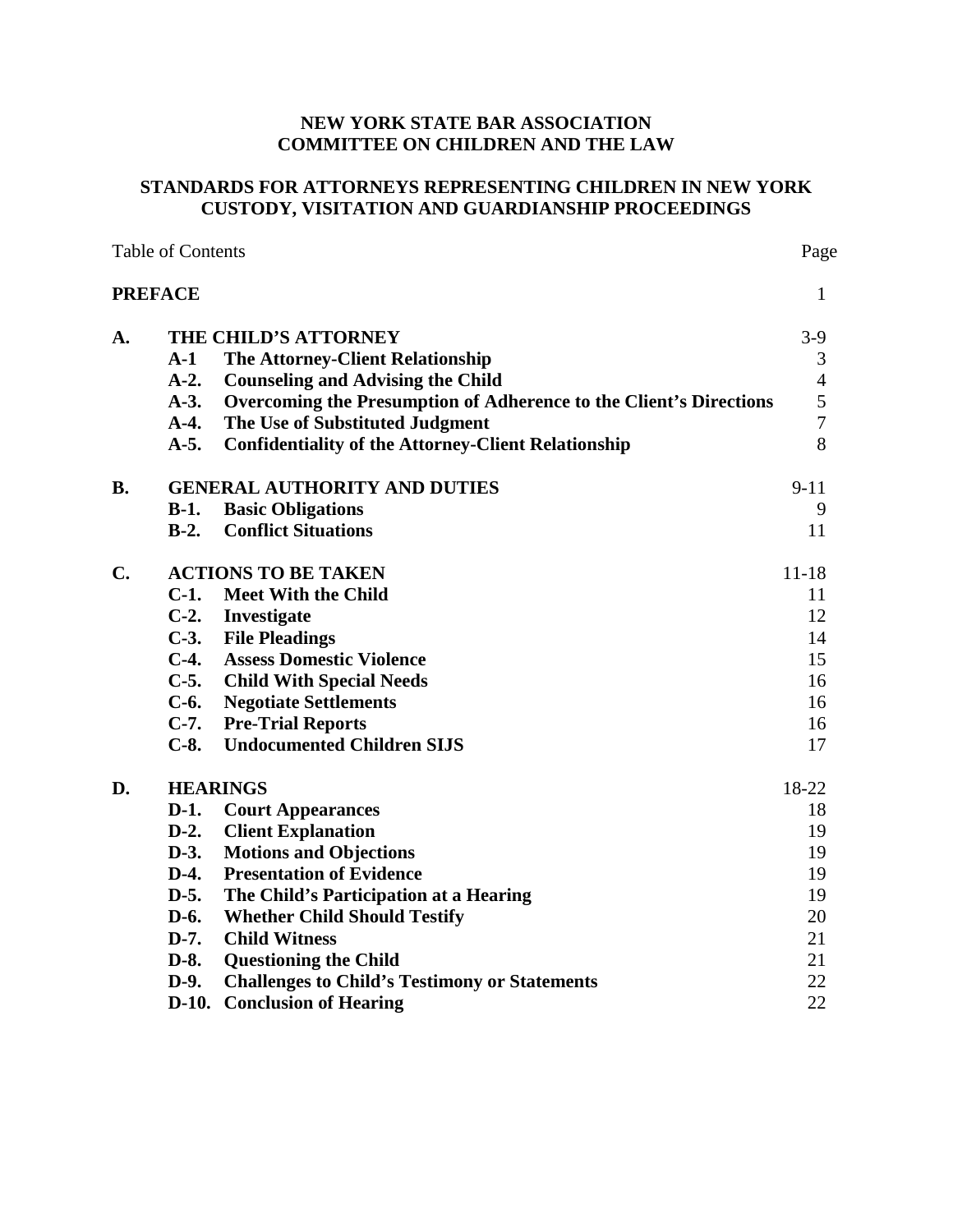| E. POST-HEARING  |                                    | 22-23     |
|------------------|------------------------------------|-----------|
| $E-1$ .          | <b>Review of Court's Order</b>     | 22        |
| $E-2$ .          | Communicate Order to Child         | 22        |
| $E-3$ .          | Implementation                     | 23        |
| $E-4.$           | <b>Subsequent Proceedings</b>      | 23        |
| <b>F. APPEAL</b> |                                    | $23 - 25$ |
| $F-1.$           | <b>Decision to Appeal</b>          | 23        |
| $F-2.$           | Withdrawal                         | 24        |
| $F-3.$           | <b>Participation in Appeal</b>     | 24        |
| $F-4.$           | <b>Conclusion of Appeal</b>        | 24        |
| $F-5.$           | <b>Cessation of Representation</b> | 25        |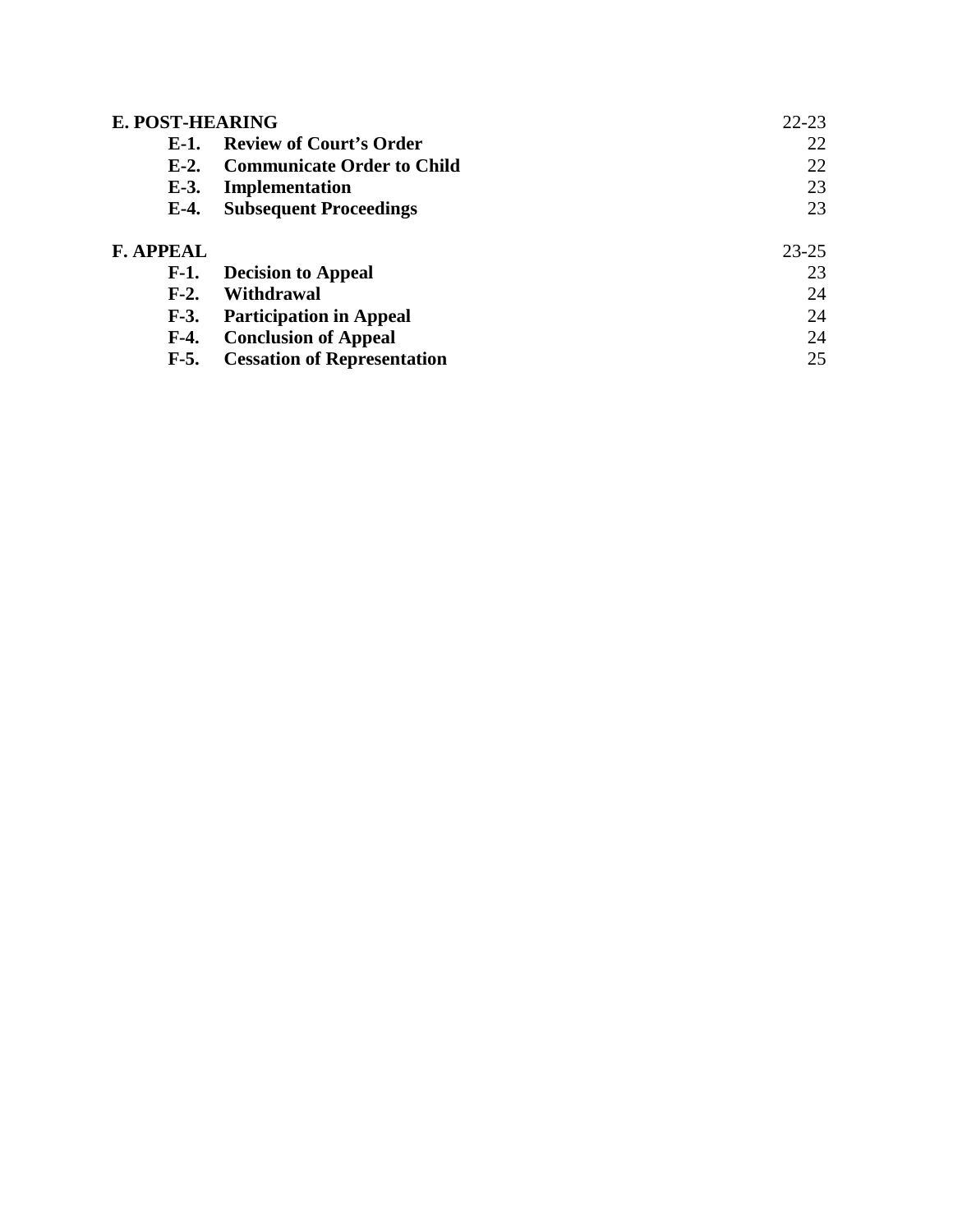# **NEW YORK STATE BAR ASSOCIATION COMMITTEE ON CHILDREN AND THE LAW**

# **STANDARDS FOR ATTORNEYS REPRESENTING CHILDREN IN NEW YORK CUSTODY, VISITATION AND GUARDIANSHIP PROCEEDINGS (2014)**

# **PREFACE**

**Standards for Attorneys Representing Children in New York Custody, Visitation and Guardianship Proceedings (2014)** is a revised fifth edition of the child custody standards and commentaries first adopted and published by the New York State Bar Association in 1992.

These Standards apply to all attorneys representing children in custody, visitation and guardianship proceedings between private persons, whether in supreme court, surrogates court, or family court. These Standards are not meant to apply to actions in which the government or a child care agency is a party, although many of the principles set forth here are relevant to both public and private custody proceedings.

Attorneys and judges who are familiar with earlier editions of the Standards will find many similarities with the fourth edition. A major difference is that this edition changes the structure and formatting to conform more closely to other representation standards adopted by the New York State Bar Association's Committee on Children and the Law.

The **Standards for Attorneys Representing Children in New York Custody, Visitation and Guardianship Proceedings (2014)** are intended to define what constitutes effective representation.

The Committee welcomes comments and suggestions to improve this edition of the Standards. These should be sent to the Committee through the NYSBA.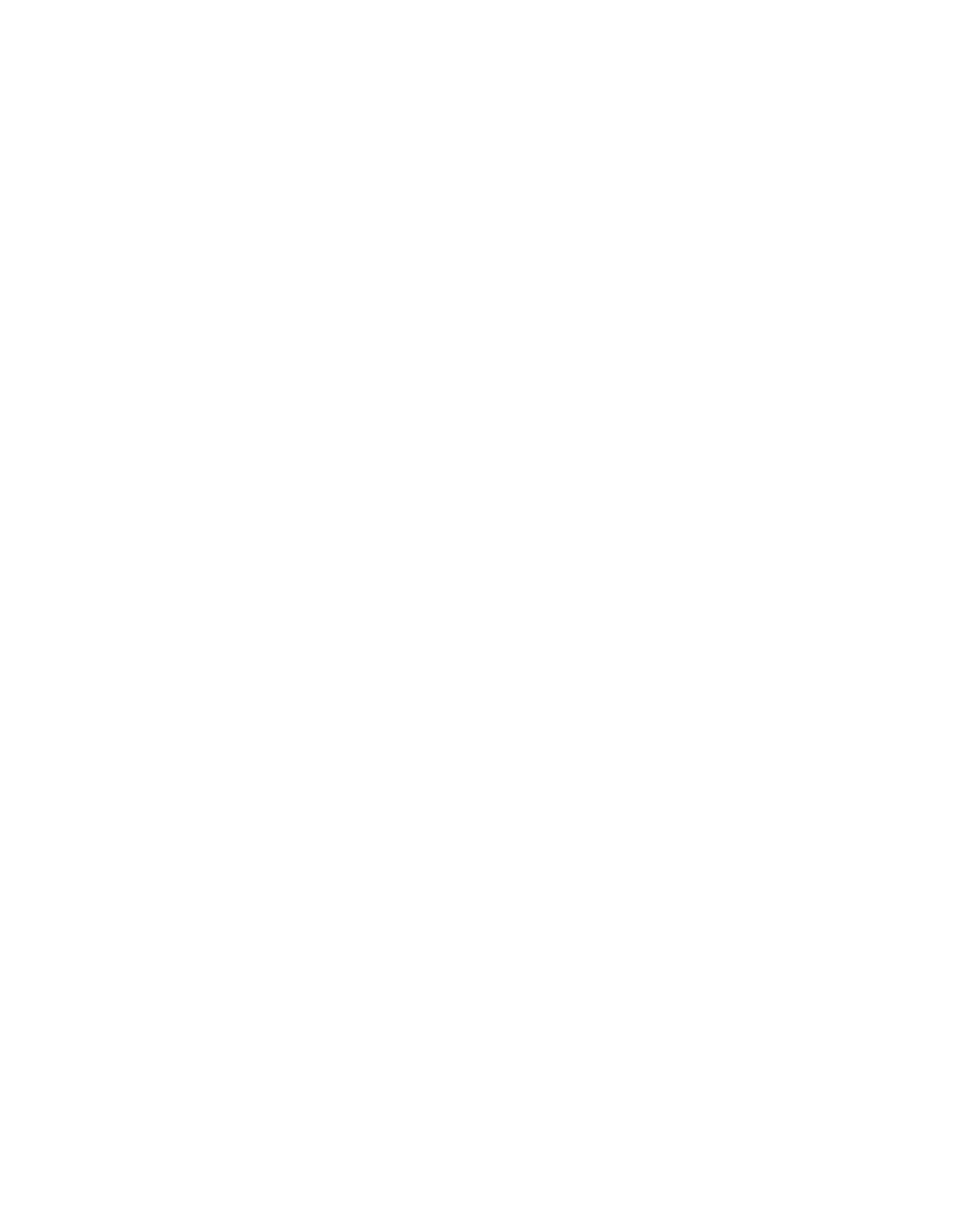## **STANDARDS FOR ATTORNEYS REPRESENTING CHILDREN IN NEW YORK CUSTODY, VISITATION AND GUARDIANSHIP PROCEEDINGS (2014)**

# **A. THE CHILD'S ATTORNEY**

#### **A-1. The Attorney-Client Relationship**

Whether retained or assigned, and whether called "counsel" or "law guardian,"<sup>[1](#page-8-0)</sup> the attorney for the child shall, to the greatest possible extent, maintain a traditional attorney-client relationship with the child. The attorney owes a duty of undivided loyalty to the child, shall keep client confidences, and shall advocate the child's position. In determining the child's position, the attorney for the child must consult with and advise the child to the extent and in a manner consistent with the child's capacities and have a thorough knowledge of the child's circumstances. Ethics rules require an attorney "to abide by a client's decisions concerning the objectives of representation and . . . consult with the client as to the means by which they are to be pursued." (NY Rules of Professional Conduct [22 NYCRR 1200.0], rule 1.2[a]).In addition, the attorney must "reasonably consult with the client about the means by which the client's objectives are to be accomplished." Rule 1.4(a)(2). In 2007 the Chief Judge of the New York State Court of Appeals made it clear that unless a child is not capable of expressing a preference or clearly and unequivocally lacks the capacity to perceive and comprehend the consequences of his or her decisions, or the child's articulated position would place the child at imminent risk of serious harm, the attorney must not "substitute judgment" in determining and advocating the child's position, even if the attorney believes that what the child wants is not in the child's best interests. Rules of the Chief Judge, § 7.2.

#### *Commentary*

 $\overline{a}$ 

*Under the Rules of the Chief Judge, § 7.2 (b) & (d):*

- *(b) The attorney for the child is subject to the ethical requirements applicable to all attorneys, including but not limited to, constraints on ex parte communication; disclosure of client confidences and attorney work product; conflicts of interest; and becoming a witness in the litigation.*
- *(d) In other types of proceedings [other than JD and PINS], where the child is the subject, the attorney for the child must zealously advocate the child's position.*

<span id="page-8-0"></span> $<sup>1</sup>$  "Law Guardian" is an outdated term for the child's legal advocate. It has been replaced in the relevant statutes by</sup> the term "Attorney for the Child."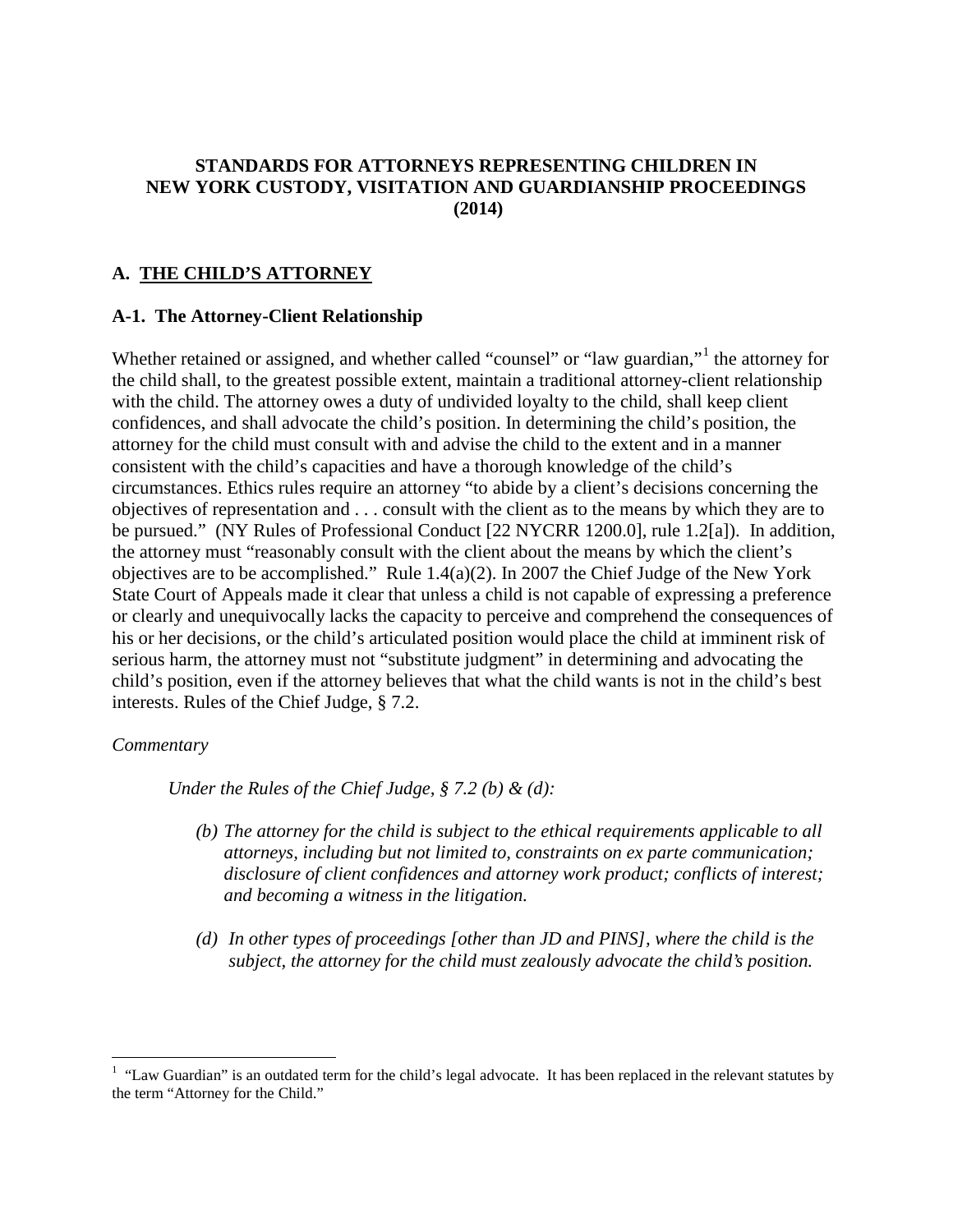- *(1) In ascertaining the child's position, the attorney for the child must consult with and advise the child to the extent of and in a manner consistent with the child's capacities, and have a thorough knowledge of the child's circumstances.*
- *(2) If the child is capable of knowing, voluntary and considered judgment, the attorney for the child should be directed by the wishes of the child, even if the attorney for the child believes that what the child wants is not in the child's best interests. The attorney should explain fully the options available to the child, and may recommend to the child a course of action that in the attorney's view would best promote the child's interests.*
- *(3) When the attorney for the child is convinced either that the child lacks the capacity for knowing, voluntary and considered judgment, or that following the child's wishes is likely to result in a substantial risk of imminent, serious harm to the child, the attorney for the child would be justified in advocating a position that is contrary to the child's wishes. In these circumstances, the attorney for the child must inform the court of the child's articulated wishes if the child wants the attorney to do so, notwithstanding the attorney's position.*

*Case law makes plain that children are entitled to more than the mere presence of an attorney; they deserve effective representation, and the failure to provide effective representation constitutes reversible error. See Matter of Elizabeth., 155 A.D.2d 666 (3d Dept, 1989); Matter of Jamie TT., 191 A.D.2d 132, 599 N.Y.S.2d 892 (3d Dept, 1993).*

# **A-2. Counseling and Advising the Child**

The attorney has a duty to explain to the child, in a developmentally appropriate manner, all information that will help the child to understand the proceedings, make decisions, and otherwise provide the attorney with meaningful input and guidance. Because a child may be more susceptible to intimidation and manipulation than an adult client, the attorney should ensure that the child's decisions reflect his/her actual position. The attorney has a duty not to overbear the will of the child.

The attorney's duties as counselor and advisor include:

- (1) Developing a thorough knowledge of the child's circumstances and needs;
- (2) Informing the child of the relevant facts and applicable laws;
- (3) Explaining the practical effects of taking various positions, which may include the impact of such decisions on the child and other family members or on future legal proceedings;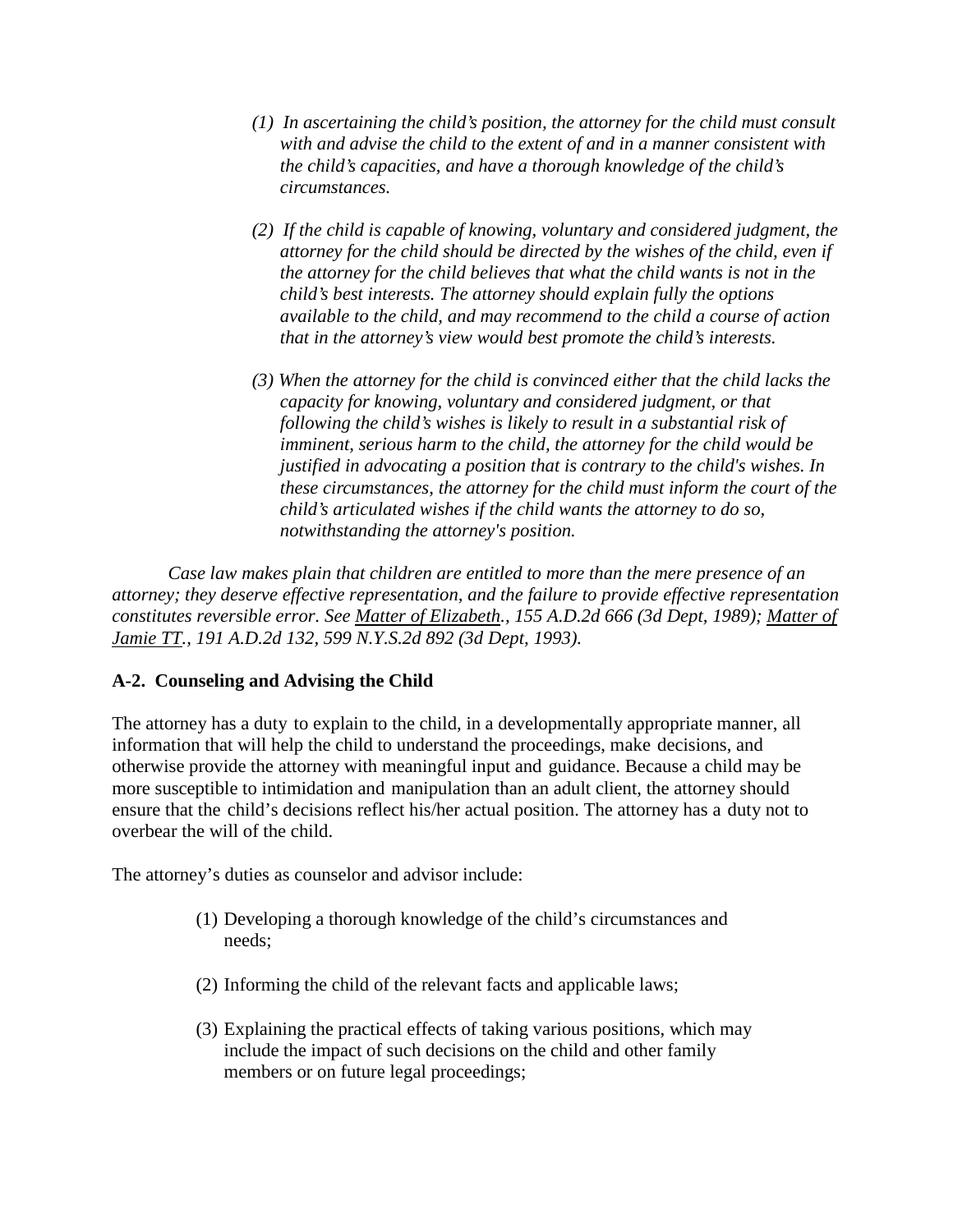- (4) Expressing an opinion concerning the likelihood that the court will accept particular arguments;
- (5) Providing an assessment of the case and the best position for the child to take and the reasons for such assessment;
- (6) Counseling against or in favor of pursuing a particular position and emphasizing the entire spectrum of consequences that might result from assertion of that position.

*The attorney's responsibility to adhere to the client's directions refers primarily to the child's authority to make certain fundamental decisions when the attorney and the child disagree. However, representation is also "attorney-directed" in the sense that, particularly when representing a young child, an attorney has the responsibility to bring his/her knowledge and expertise to bear in counseling the client to make sound decisions.*

 *The child's attorney, like any attorney, must perform the vital role of being an advisor and counselor. In that role, the attorney may attempt to persuade the child to adopt a course of action that, in the attorney's view, will promote the child's legal interests, even when this course of action differs from the client's initial position. To do so effectively, the attorney needs to determine what factors have been most influential in the child's thinking, what the child does not know, and what may be confusing to the child, and then work diligently to help the child understand the attorney's perspective and thinking.*

 *While explaining why the attorney believes a different outcome, or route to the outcome, may be preferable, the attorney must take care not to overwhelm the child's will and thus override the child's actual wishes. The attorney must remain aware of the power dynamics inherent in adult/child relationships and remind the child that the attorney's role is to assist clients in achieving their wishes and protecting their legal interests. Ultimately, the child must understand that unless the attorney has factual grounds to believe that the child's articulated position will place the child at substantial risk of imminent, serious harm, the attorney will advocate the child's position in court, even if the attorney does not personally agree with that position.*

#### **A-3. Overcoming the Presumption of Adherence to the Client's Directions**

An attorney must not substitute judgment and advocate in a manner that is contrary to a child's articulated preferences, except in the following circumstances:

> (1) The attorney has concluded that the court's adoption of the child's expressed preference would expose the child to substantial risk of imminent, serious harm and that this danger could not be avoided by removing one or more individuals from the home, or by the provision of court-ordered services and/or supervision; or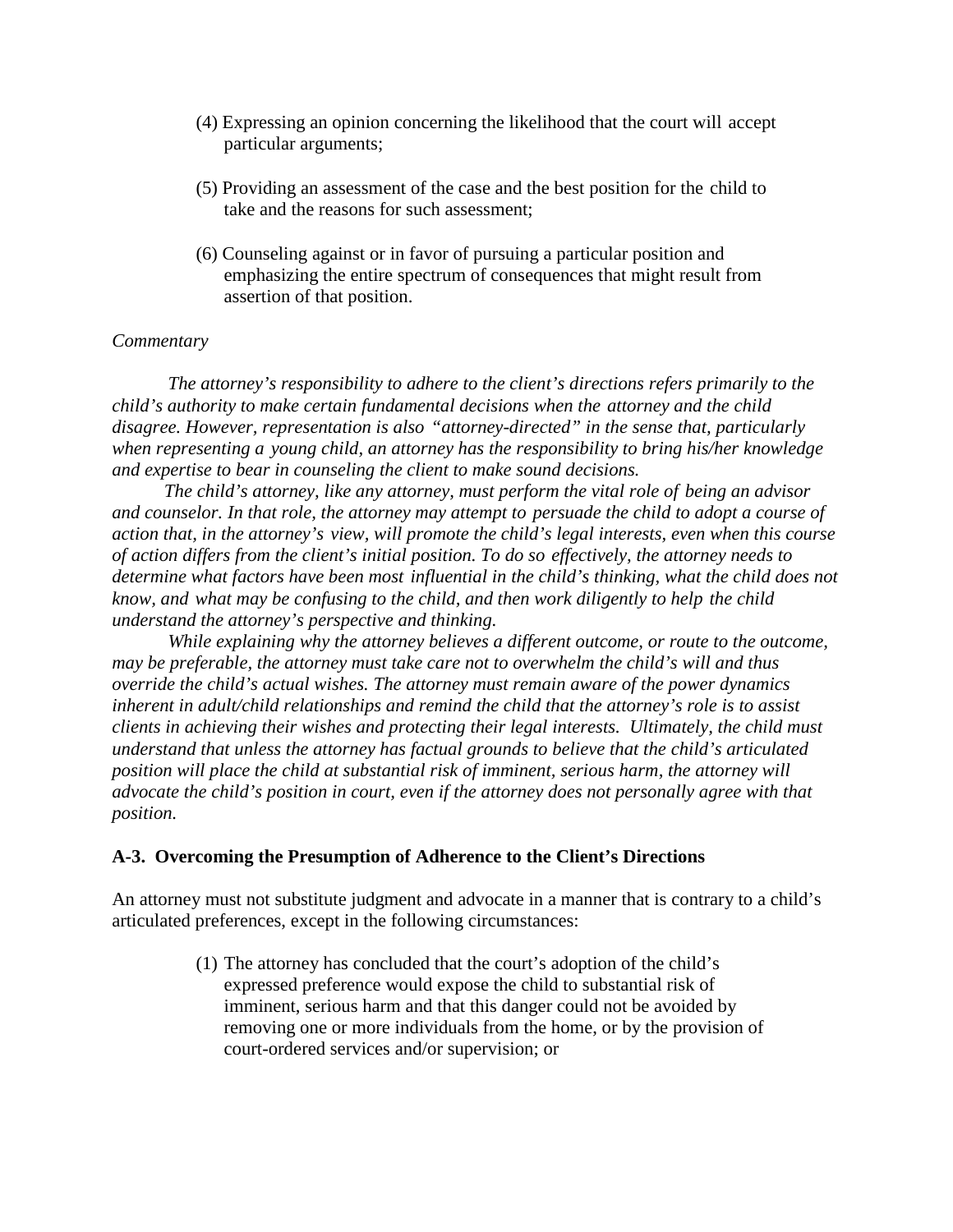(2) The attorney is convinced that the child is not competent due to an inability to understand the factual issues involved in the case, undue influence or clearly and unequivocally lacks the capacity to perceive and comprehend the consequences of his or her decisions.

In these circumstances, the child's attorney must inform the court of the child's articulated wishes, unless the child has expressly instructed the attorney not to do so.

#### *Commentary*

*When considering whether the child has "capacity to perceive and comprehend the consequences of his or her decisions," the attorney should not make judgments that turn on the level of maturity, sophistication, or "good judgment" reflected in the child's decision-making. All that is required is that the child has a basic understanding of the issues in the case and their consequences. The attorney may not use substituted judgment merely because the attorney believes that another course of action would be "better" for the child. Thus, each child should be assessed individually to determine if he or she has the capacity to make decisions that bind the attorney with respect to fundamental issues such as where the child wishes to live. In certain complex cases, when evaluating whether the use of substituted judgment is permissible, the attorney may wish to consult a social worker or other mental health professional, keeping faithful to attorney-client confidentiality, for assistance in evaluating the child's developmental status and capability. (see A-5).*

*While section A-2 (see above) explores the nuances of the attorney's responsibility to counsel his or her client, there is no question that this responsibility is tested most acutely when after counseling the child, the attorney disagrees with the child's position. In such situations, the attorney must be especially careful when evaluating whether the extraordinary step of implementing substituted judgment is warranted. It is critical to remember that although an attorney has the responsibility to bring his/her knowledge and expertise to bear in counseling the client to make sound decisions, ultimately the child must understand that unless the attorney has factual grounds to believe that the child's articulated position will place the child at substantial risk of imminent, serious harm, the attorney will represent the child's position, even if the attorney does not personally agree with that position. This is the case no matter what the reasons are for the attorney's disagreement with the child's articulated position. Even when the attorney believes that the child has been influenced by a third party to take his or her position, the child's articulated position must govern unless that position places the child at substantial risk of imminent, serious harm.*

*The Rules of the Chief Judge properly contemplate that extraordinary circumstances must be present before the child's attorney overrides a child's expressed position. Rules of the Chief Judge, § 7.2 (2007); see Merril Sobie, Representing Child Clients: Role of Counsel or Law Guardian, NYLJ, 10/6/92, p. 1, col. 1 (while opining that a law guardian may refuse to argue for a result that would place child in "imminent danger", author notes that those words "connote a grave immediate danger"); American Bar Association Standard B-4(3). The language of § 7.2 is consistent with the prevailing view that the attorney for the child should only consider overriding the child's expressed position when a substantial risk of imminent serious physical harm is present. Therefore, although it is conceivable that there might be circumstances where an*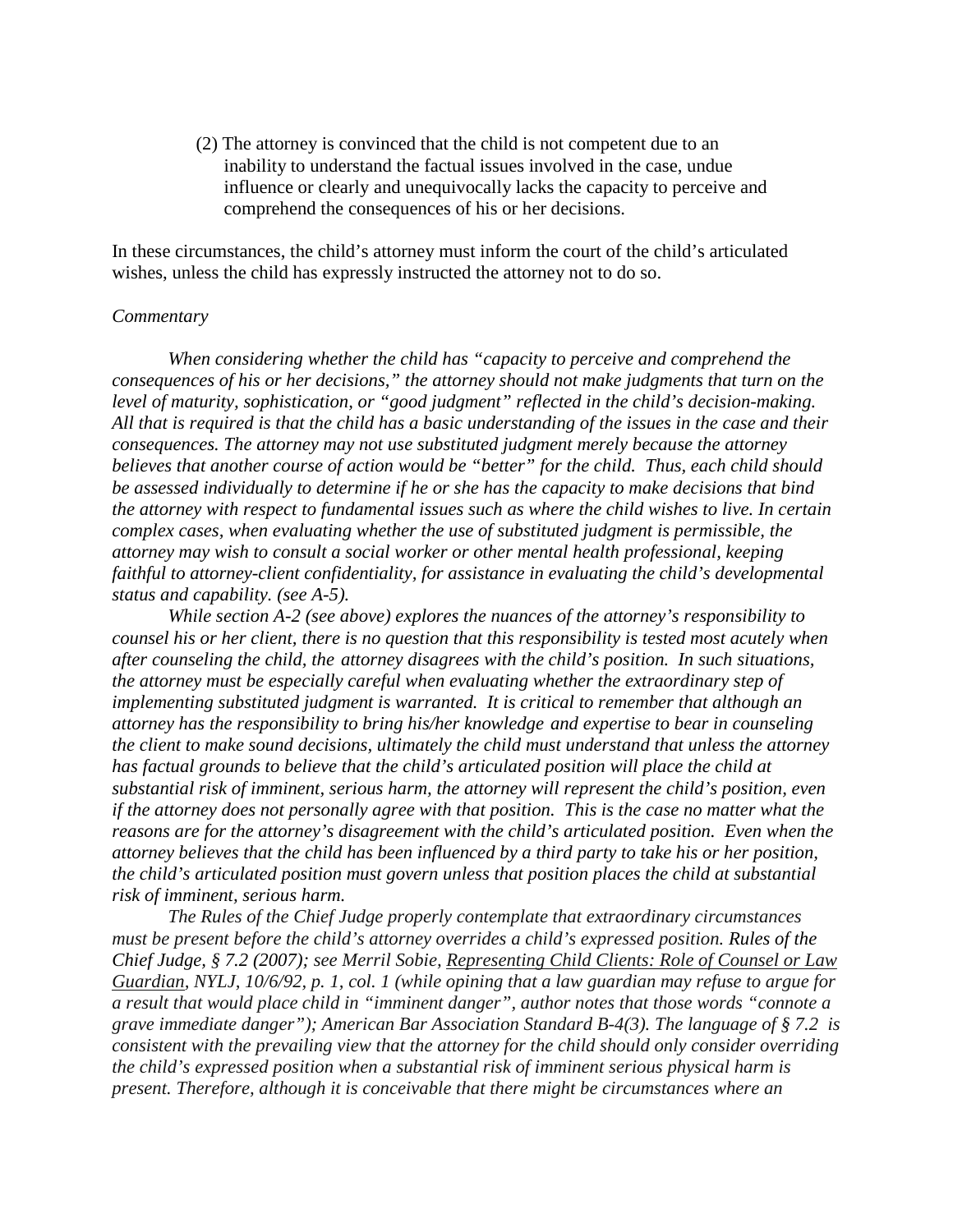*attorney would consider overriding the child's expressed position due to the imminent risk of serious emotional harm, such situations should be extremely rare.*

# **A-4. The Use of Substituted Judgment**

In all circumstances where an attorney is substituting judgment in a manner that is contrary to a child's articulated position or preferences or when the child is not capable of expressing a preference, the attorney must inform the court and the child that substituted judgment is the basis upon which the attorney will be advocating the legal interests of the child. The attorney should be prepared to introduce evidence to support the attorney's position. The attorney also is required to inform the court of the child's articulated position, unless the child has expressly instructed the attorney not to do so. In formulating substituted judgment, the attorney:

- (1) Must conduct a thorough investigation, including interviewing the child, reviewing the evidence, and applying it against the applicable legal standard applicable to the particular stage of the proceeding; and
- (2) Should consider the value of consulting a social worker or other mental health professional to assist the attorney in determining whether it is appropriate to override the child's articulated position and/or to assist the attorney in formulating a legal position on behalf of a child who is not competent (see A-3).

# *Commentary*

*In those cases in which the attorney has properly decided to substitute judgment for the child, the attorney should be guided by his/her objective analysis of the legal issues governing the proceeding. The attorney properly advances the client's interests only by ensuring that the child's legal interests are protected and that the legal position advanced by the child's attorney conforms to the applicable legal standard governing the proceeding.*

*Some controversies related to parenting time[2](#page-12-0) or the choice of a custodian will require the court, and thus the attorney for the child (when using substituted judgment), to consider the child's best interests. In those instances, the attorney's formulation of a position should be accomplished through the use of objective criteria, rather than the life experience or instinct of the attorney. The attorney should take into account the full context in which the client lives, including the importance of the child's family, race, ethnicity, language, culture, schooling, and other matters outside the discipline of law. When using substituted judgment and formulating a best interests position, the attorney may wish to consult a social worker or other mental health professional for assistance.*

*It is important to note that if a child affirmatively chooses not to take a position in the litigation, this is not automatically cause for the use of substituted judgment. In such circumstances, the attorney should represent this position to the court and represent the child's legal interests in this context. Substituted judgment should only be used when the child clearly lacks capacity pursuant to the criteria set forth in section A-3 (see above), or if the attorney has* 

<span id="page-12-0"></span> $2$  From time to time, the term "parenting time" is used in these standards instead of the term "visitation." The intent is to recognize an emerging statewide and national trend toward this less polarizing, more child-focused nomenclature.  $\overline{a}$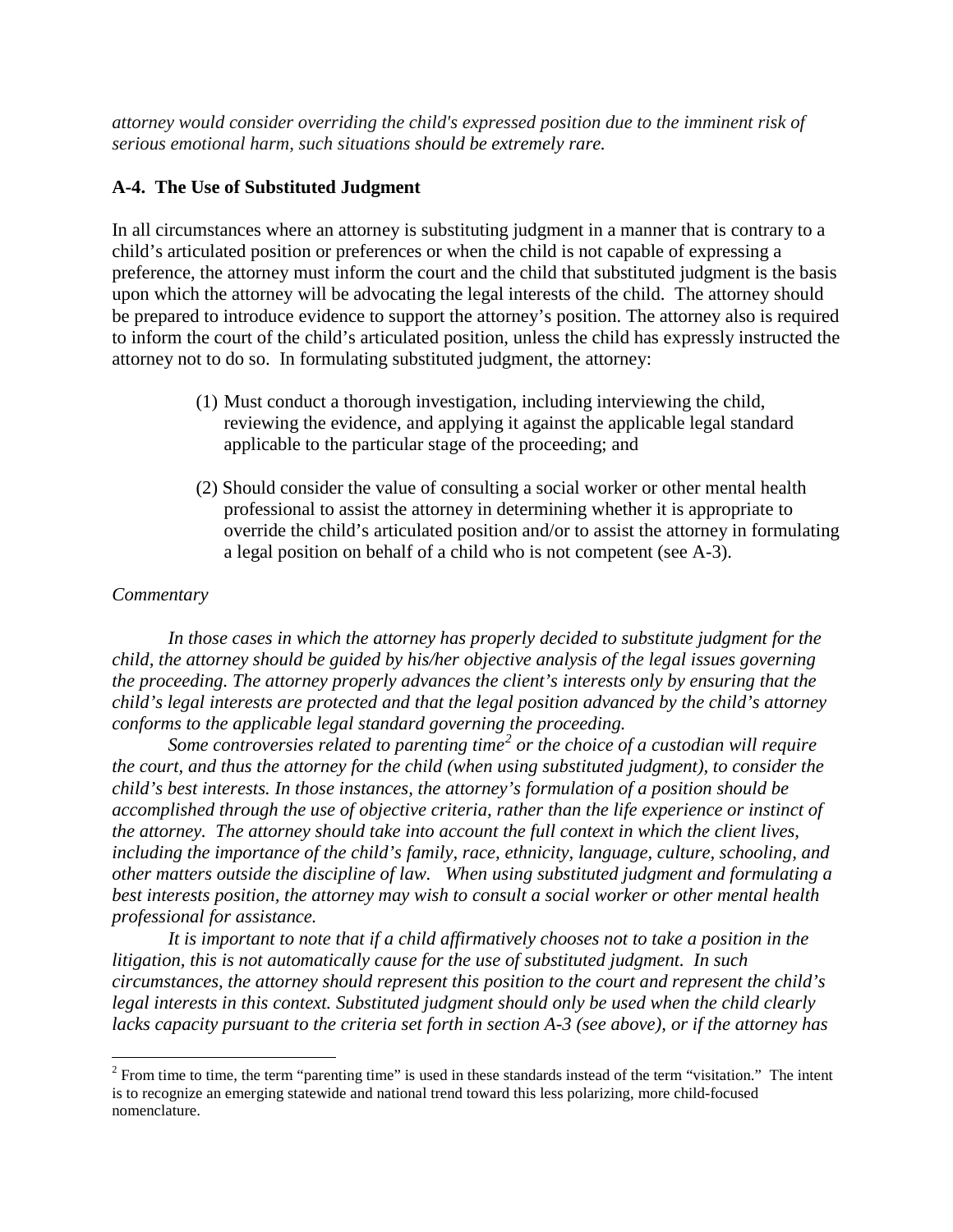*objective factual evidence to support the conclusion that a failure to substitute judgment would expose the child to imminent risk of serious harm.*

# **A-5. Confidentiality of the Attorney-Client Relationship**

The attorney-client privilege attaches to communications between the child and his or her attorney, including advice given by the attorney. Statements made by the child to a social worker, an investigator, a paralegal, or another person employed by the attorney also are protected by the privilege. The child's attorney may only disclose information protected by the attorney-client privilege under the following circumstances:

- (1) The child consents to disclosure;
- (2) The attorney is required by law to disclose;
- (3) The attorney has determined pursuant to Standard A-3 that the use of substituted judgment is required, and that disclosure advances the child's legal interests; or
- (4) The attorney has determined that disclosure is necessary to protect the child from an imminent risk of physical abuse or death.

# *Commentary*

*Unless the child testifies and discloses confidential communications, the child's attorney cannot be compelled to turn over his or her notes of interviews with the child for use by other counsel on cross-examination. People v. Lynch, 23 N.Y.2d 262 (1968). However, the testimony of a social worker regarding the child's out-of-court statements would result in a waiver of the privilege. Matter of Lenny McN., 183 A.D.2d 627, 584 N.Y.S.2d 17 (1st Dept, 1992).* 

*The attorney also should protect a child's right to confidentiality -- for instance, during the course of* in camera *discussions or negotiations, or during casual contacts with attorneys and other persons. The child's permission to communicate discrete items of information to other parties or the judge can often be obtained by explaining to the child the importance or relevance of the disclosure to the child's legal interests. However, it is the child who ultimately determines when and if confidentiality can be waived.*

*The exceptions to confidentiality find support in City Bar Ethics Opinion 1997-2, which concluded that the child's attorney may disclose confidential information concerning abuse or mistreatment if the attorney is required by law to do so or disclosure is necessary to keep the client from being maimed or killed or the client lacks capacity and the attorney believes disclosure is in the client's best interest. See also State Bar Ethics Opinion 486 (1978) (attorney must balance protection of human life against professional standards when deciding whether to reveal client's contemplation of suicide). Support can also be found in NY Rules of Professional Conduct, Rule 1.6(b), which states that disclosure of a confidence is permitted (but not required) when necessary to prevent reasonably certain death or substantial bodily harm. In determining whether to make a disclosure, the attorney should always take the child's desires into account and consider the effect disclosure would have on the attorney-client relationship.*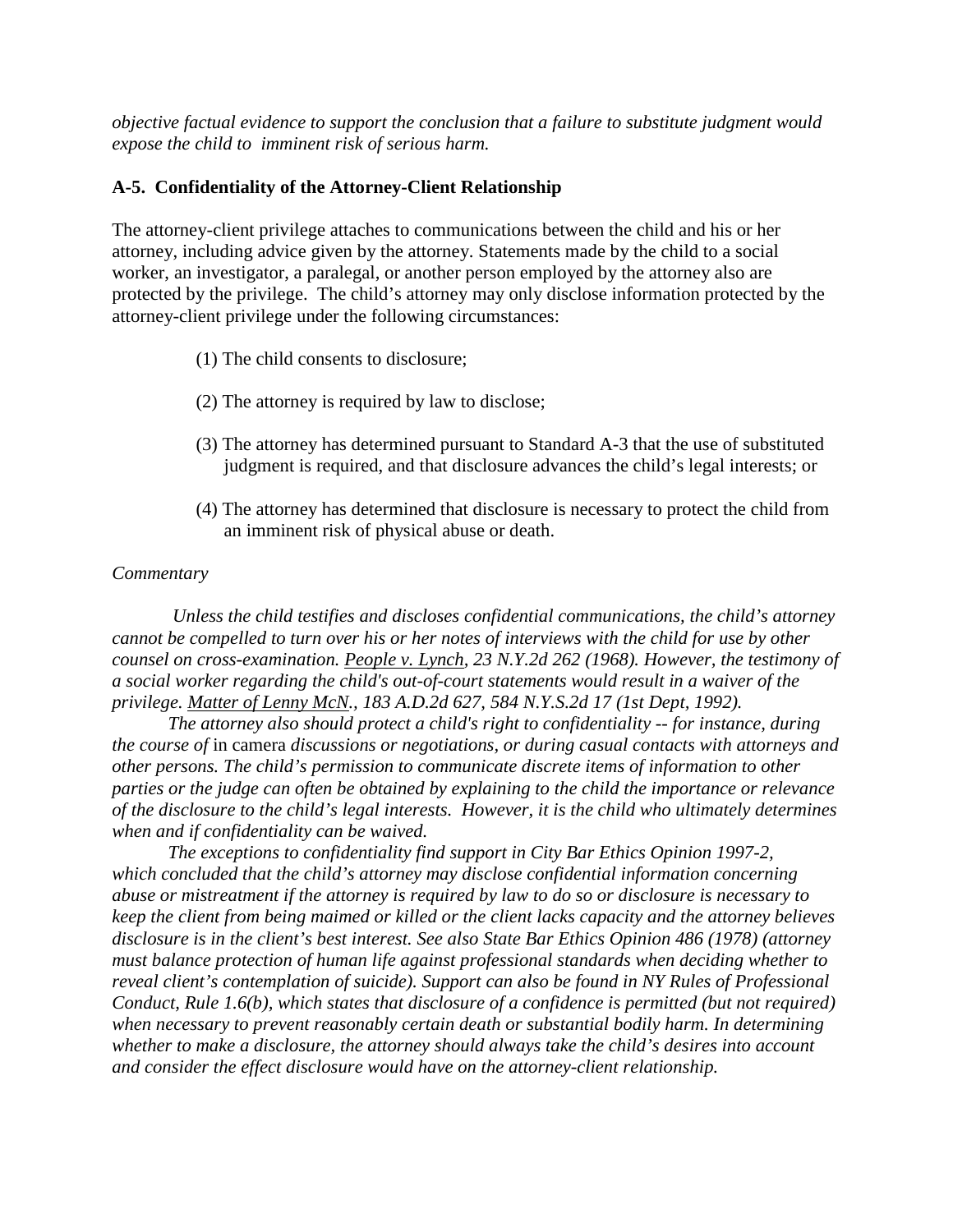*The child's attorney is not among the mandated reporters listed in S.S.L. § 413, and the attorney has no obligation under that statute to reveal new abuse or neglect allegations made by the child. Licensed social workers are covered by § 413, but because statements made to a social worker employed by the child's attorney ordinarily are covered by the attorney-client privilege, there is substantial controversy with respect to whether § 413 requires a social worker-employee to make a disclosure.[3](#page-14-0) Accordingly, to best protect client confidentiality, the social worker employed by an attorney should explain to a child that if the child has any doubt about whether he or she wishes a statement regarding new abuse or neglect allegations to be disclosed to a third party, the child should first discuss the situation with the attorney. The social worker and the child's attorney should arrive at a joint decision concerning a social worker's §413 disclosure obligations, before the social worker interviews any child.* 

*At the beginning of the proceeding, in order to avoid confusion and unnecessary conflict, the attorney for the child may wish to advise parents' counsel, or the parents if they are proceeding* pro se*, as to the role of the attorney for the child and the impact of the duty of confidentiality on the attorney for the child's ability to share information with the parents.* 

#### **B. GENERAL AUTHORITY AND DUTIES**

#### **B-1. Basic Obligations**

 $\overline{a}$ 

The attorney should ensure that facts in support of the child's position that may be relevant to any stage of the proceeding are presented to the court. To this end, the attorney should:

- (1) Obtain copies of all pleadings and relevant notices and demand ongoing discovery;
- (2) Counsel the child concerning the subject matter of the litigation, the child's rights; the court system, the proceedings, the role of all participants (e.g., judge, parties and their advocates, case workers performing court-ordered investigations, child's attorney), and what to expect in the legal process;
- (3) Determine if a conflict of interest exists and observe ethical rules related to conflicts when the attorney is representing multiple siblings;
- (4) Develop a theory and strategy of the case, including ultimate outcomes and goals to implement at hearings, including factual and legal issues;

<span id="page-14-0"></span> $3$  See Kansas Attorney General Opinion No. 2001-28 (licensed social worker should comply with reporting law, and attorney should inform client of conflicting duties of attorney and social worker and allow client to decide whether to proceed with use of social worker); District of Columbia Bar Opinion 282 (1998) (provision in ethics rules that permits attorney to reveal confidences when "required by law" does not authorize social worker to reveal confidences and secrets under law that does not apply to attorney; however, while attorney should inform social worker of duty to protect client confidences and secrets and should not provide legal advice to social worker regarding reporting obligations, attorneys' ethics rules cannot insulate social worker from legal obligation to report, and, as a result, attorney should not request that social worker ignore reporting law and must inform client that social worker may be obligated to report).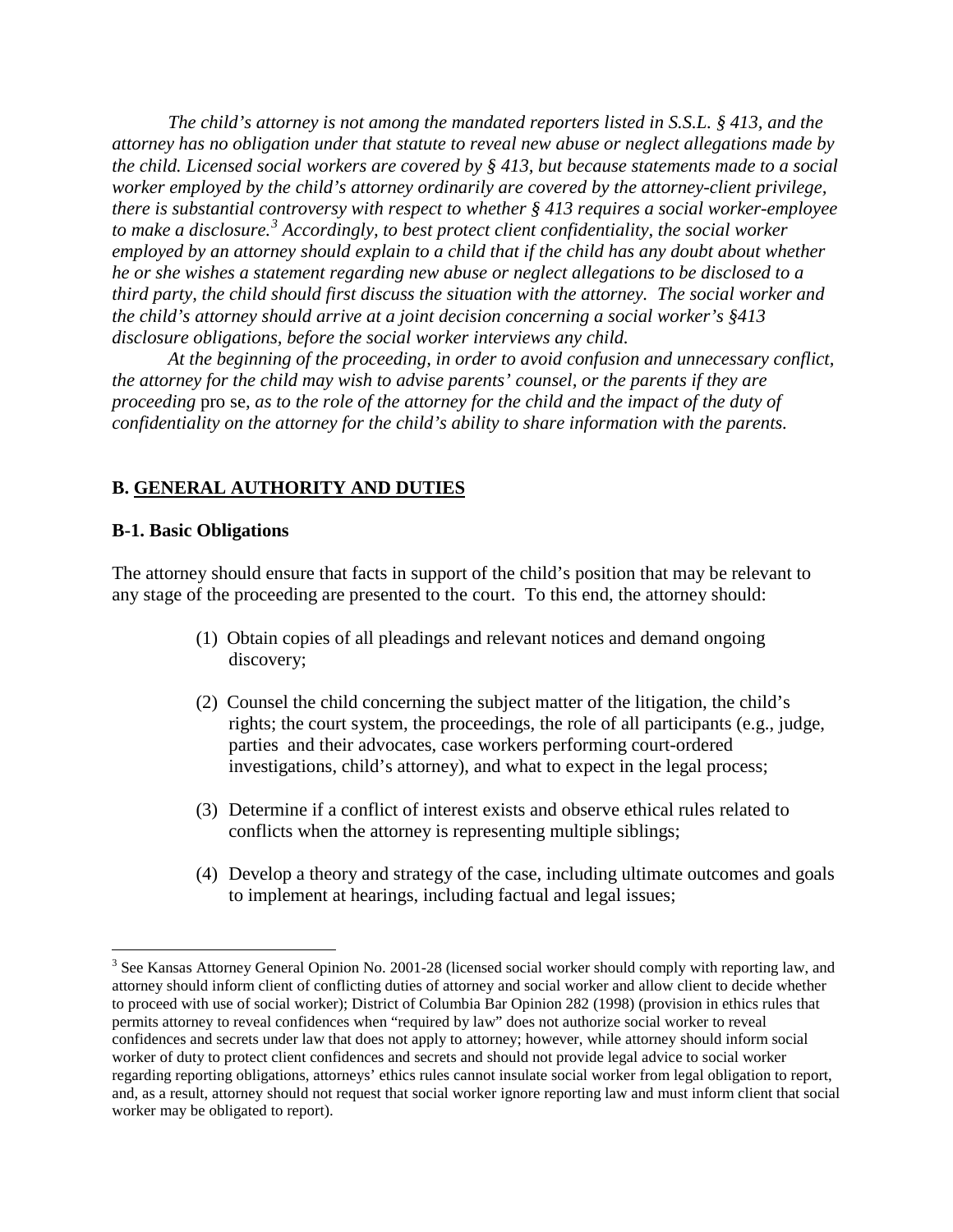- (5) Inform other parties and their representatives that he or she is representing the child and expects reasonable notification regarding any changes of circumstances affecting the child and the child's family;
- (6) Participate in depositions, negotiations, discovery, pre-trial conferences, and hearings;
- (7) Consider whether a neglect petition or child protective investigation under F.C.A. § 1034 should be undertaken and, if appropriate and the client consents, make the necessary motions;
- (8) Identify (upon consultation with the child) appropriate resources to assist with parenting time (as necessary) and to provide other services for the child;
- (9) Obtain evaluations and retain expert services if deemed necessary to effectively present the child's position;
- (10) Obtain and review all court and other records concerning the child's history and consult with all attorneys who had previously represented the child; and
- (11) If the attorney is required, for any reason, to terminate representation of the child, he or she must ensure that the new attorney for the child receives all relevant court papers as well as other documents and information necessary to ensure the least possible disruption in the case and/or trauma to the child.

*The attorney should not be merely a fact-finder but, rather, should zealously advocate a position on behalf of the child. Delay is endemic to the family court process, but delay is especially harmful to children. The attorney for the child should take the initiative and not wait for the other parties to take action. The attorney for the child should make all appropriate motions and seek any necessary orders, including interim or temporary orders, in furtherance of the child's position.*

*Although the child's position may overlap with the position of one or both parents, or a third party, the attorney should be prepared to participate fully in any proceedings and not merely defer to the other parties. Any identity of position should be based on the merits of the position and not a mere endorsement of another party's position. The attorney for the child should actively seek the child's participation and input throughout the legal process and should not undermine the position of the child by volunteering to the court information that contradicts that position.*

*If the client is dissatisfied with the representation provided by his or her attorney, the attorney should inform the child of all of the options available to resolve the child's grievances.*

The attorney for the child is not an arm of the court and should not engage in ex parte *communications with the court.*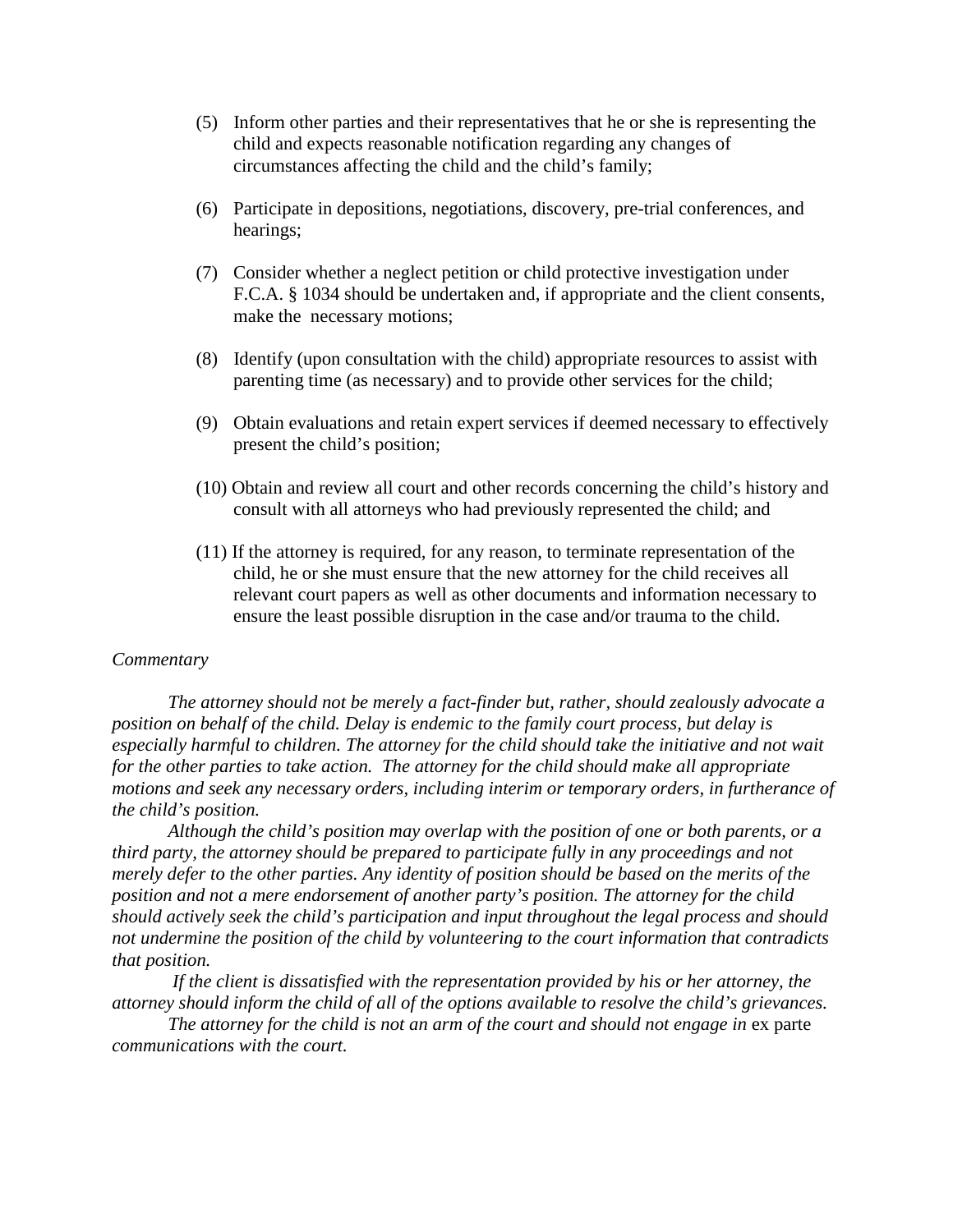*A situation may arise in which the child does not wish to take a position. In this situation, a child has the right to instruct the attorney not to take a position, and such a request must be articulated to the court.* 

# **B-2. Conflict Situations**

If an attorney is appointed to represent siblings, the attorney should determine if there is a conflict of interest, which could require that the attorney decline representation or withdraw from representing some or all of the children.

# *Commentary*

*An attorney should not accept assignment for siblings or any other multiple client group if the exercise of independent professional judgment on behalf of one would be or is likely to be adversely affected by the attorney's representation of the other or if so doing would be likely to involve the attorney in representing differing interests. Depending on the circumstances and the stage of the proceeding, if such a conflict arises the attorney may not be able to continue to represent any or all of the siblings. NY Rules of Professional Conduct, Rule 1.7(a)*

*When an attorney represents multiple clients (most often sibling groups) in a single proceeding or related proceedings, the attorney should be careful to explain the limits of confidentiality, including that the attorney may need to share information with the other represented children. NY Rules of Professional Conduct, Rule 1.7, comments 30-31. See also C-1 below (separate interviews).*

# **C. ACTIONS TO BE TAKEN**

# **C-1. Meet With the Child**

Establishing and maintaining a relationship with a child is the foundation of representation. Therefore, irrespective of the child's age, the attorney should meet with the child prior to court hearings and when apprised of emergencies or significant events impacting the child. Additionally, if appropriate, the attorney should maintain telephone contact with the child. The attorney should take steps to educate him/herself in order to be reasonably culturally competent regarding the child's ethnicity, culture, gender, gender identity and sexual orientation.

# *Commentary*

*The attorney should recognize that the child's situation and position may be fluid. As a result, the attorney should remain in close communication with the child throughout the proceedings and apply to the court for further review, monitoring or modification of any preliminary orders, as necessary. The attorney should make all possible efforts to visit the child in his or her current living situation whenever such a visit would facilitate communication with the child or enhance the attorney's ability to represent the child's legal interests. When representing a very young client or a client who cannot be interviewed, the attorney should observe the child in order to evaluate the child's demeanor, physical condition, reaction to the*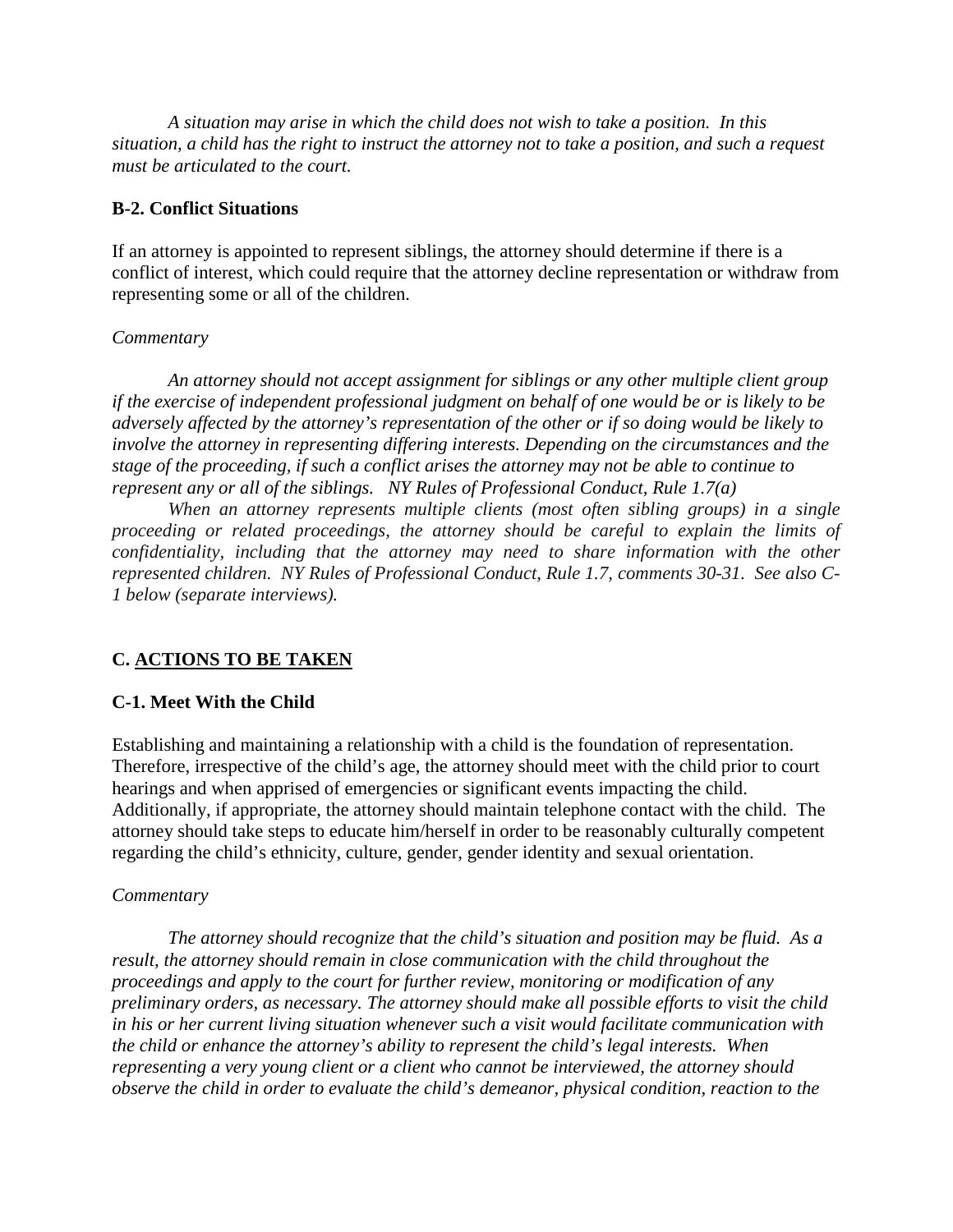*environment in which the child lives, and interaction with the parties. The attorney should consider working with a social worker who can aid the attorney in this process.*

*The attorney should establish procedures for the custodian of the child to facilitate an interview of the child when a proceeding is commenced, so that the attorney may meet with the child and obtain facts and formulate a position prior to any hearings being held or orders being issued.*

*The child should be made to feel free to articulate his or her views and concerns but should never be compelled or even urged to choose between parents.* 

*An attorney who represents multiple clients in a proceeding should conduct separate interviews with each child.*

*The prognosis of the litigation may also be explained and realistic alternatives offered. For example, the reluctance of the court to award custody to an unfit or less fit parent, even if the child wishes to live with that parent, should be discussed, as well as the alternative of advocating liberal visitation and joint decision-making.*

# **C-2. Investigate**

To determine and advocate for the client's position, the attorney should conduct thorough, continuing, and independent investigations and discovery, which may include but should not be limited to:

- (1) Reviewing the child's court, social services, psychiatric, psychological, drug and alcohol, medical, law enforcement, school and other records relevant to the case;
- (2) Reviewing the court, social services, psychiatric, psychological, drug and alcohol, medical, law enforcement, school and other relevant records of any other parties in the case;
- (3) Reviewing the court files of the child and siblings, as well as any relevant social services, child protective and law enforcement files;
- (4) Contacting attorneys for other parties for background information;
- (5) Contacting and meeting with the parties, with permission of their attorneys;
- (6) Obtaining necessary authorizations for the release of information or, where a release cannot be obtained, serving subpoenas for necessary records, such as school reports, child protective and social services records, and medical records pertaining to the child, as well as relevant criminal records, medical records, and mental health records pertaining to the parties;
- (7) Interviewing individuals involved with the child who may be relevant to the case, including school personnel, child welfare case workers, neighbors, relatives, coaches, clergy, mental health professionals, physicians, law enforcement officers, and other potential witnesses;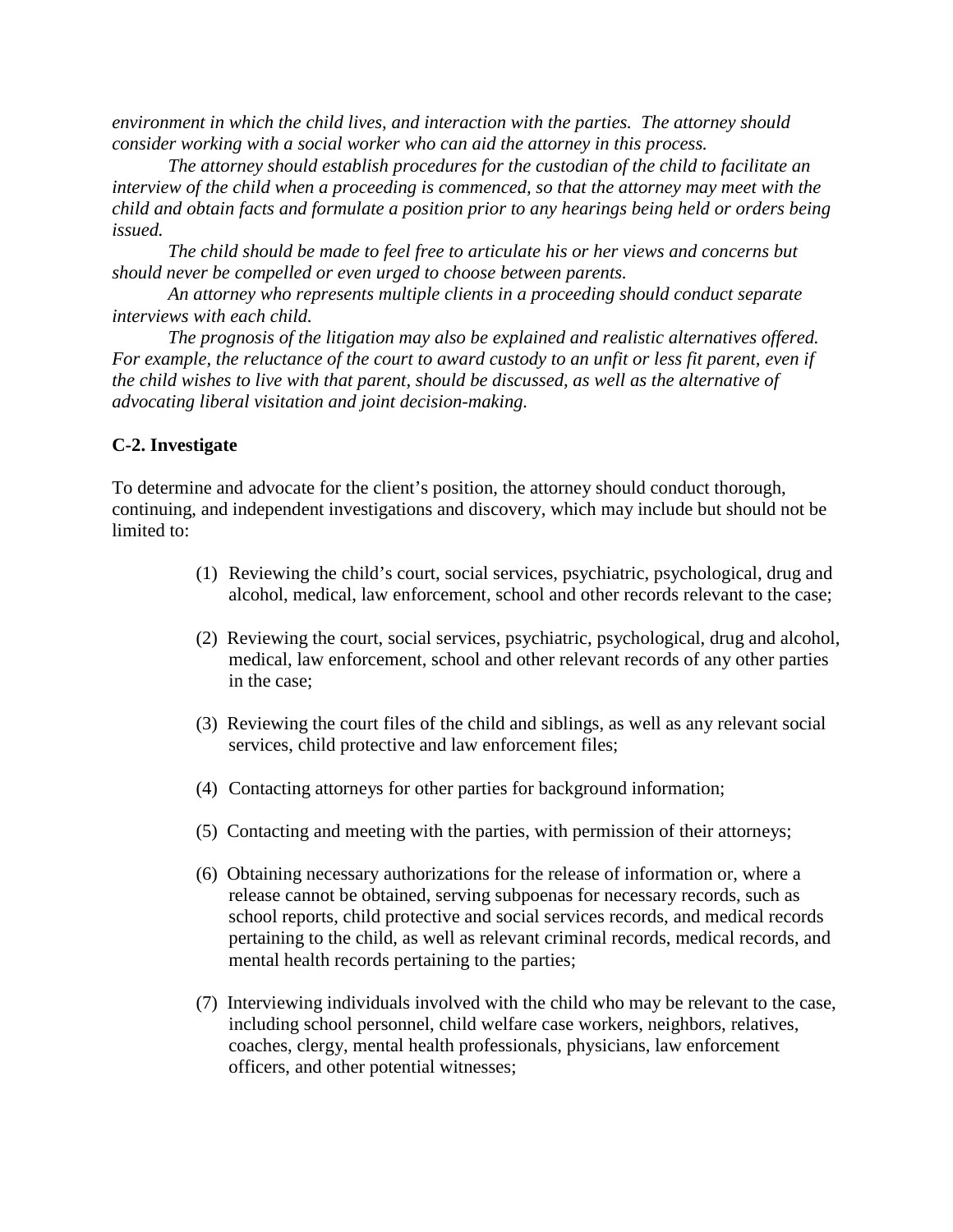- (8) Reviewing relevant evidence provided by the other parties;
- (9) Considering whether the child should be examined by a physician, a psychologist, or a social worker; and
- (10) Visiting the child's present home and any proposed home, whenever the child's attorney deems it appropriate.

*Thorough, independent investigation of cases, at every stage of the proceedings, is a key aspect of providing competent representation to children. The attorney may need to use subpoenas or other discovery or motion procedures to obtain the relevant records, especially records pertaining to the other parties. Unless the attorney is using substituted judgment pursuant to §§ A-3 and A-4 above, the attorney should obtain the child's permission before obtaining and/or reviewing the child's records (e.g., mental health, law enforcement, and education) or contacting the child's school, counselor, therapist, etc.*

*It is important that the child's attorney obtain and review every source of information that may be relevant to custody or visitation. If, for example, custody is one aspect of a divorce action based on alleged cruelty, the allegations and documents to support a fault divorce may well be relevant to the issue of parental fitness and the legal interests of the child (and false allegations may be as significant as valid charges). Many custody disputes also involve the material needs of a child, and may involve maintenance or a property distribution. In some cases, the required detailed financial statements, including the net worth statements, that are used to determine the material needs of the child may be relevant in determining a parent's motivation and sincerity regarding issues of custody or parenting time. All relevant documents should be obtained and reviewed in light of the child's wishes and interests.*

*Another key aspect of representing children is the review of all prior court proceedings regarding the family. Other relevant documents that should be reviewed include those concerning child protective services, developmental disabilities, juvenile delinquency, mental health, and education. These records can provide a more complete context for the current problems of the child and family. Information in the files may suggest additional professionals and lay witnesses who should be contacted and may reveal alternate custodial arrangements.*

*The other parties' attorneys may have information not included in any of the available records. Further, they may be willing to provide valuable information on their respective clients' positions. Any plan concerning the child's future should always be evaluated and discussed with the child.*

*When considering a request for the child to be examined by a physician, psychologist, or social worker, the attorney must consider not just the usefulness of the examination as a factfinding tool but must also consider the effect of the examination on the child. In determining whether to support or oppose a motion made by another party for an examination, or whether to make a motion seeking an examination, the attorney must balance the need for the information against the effect that the examination would have upon the child. The attorney should consider whether the scope of the examination could be limited and move for such a limit, if appropriate. For example, a psychological examination may be less distressing for a child than a physical or complete psychiatric examination. The child's attorney should always conduct proper discovery*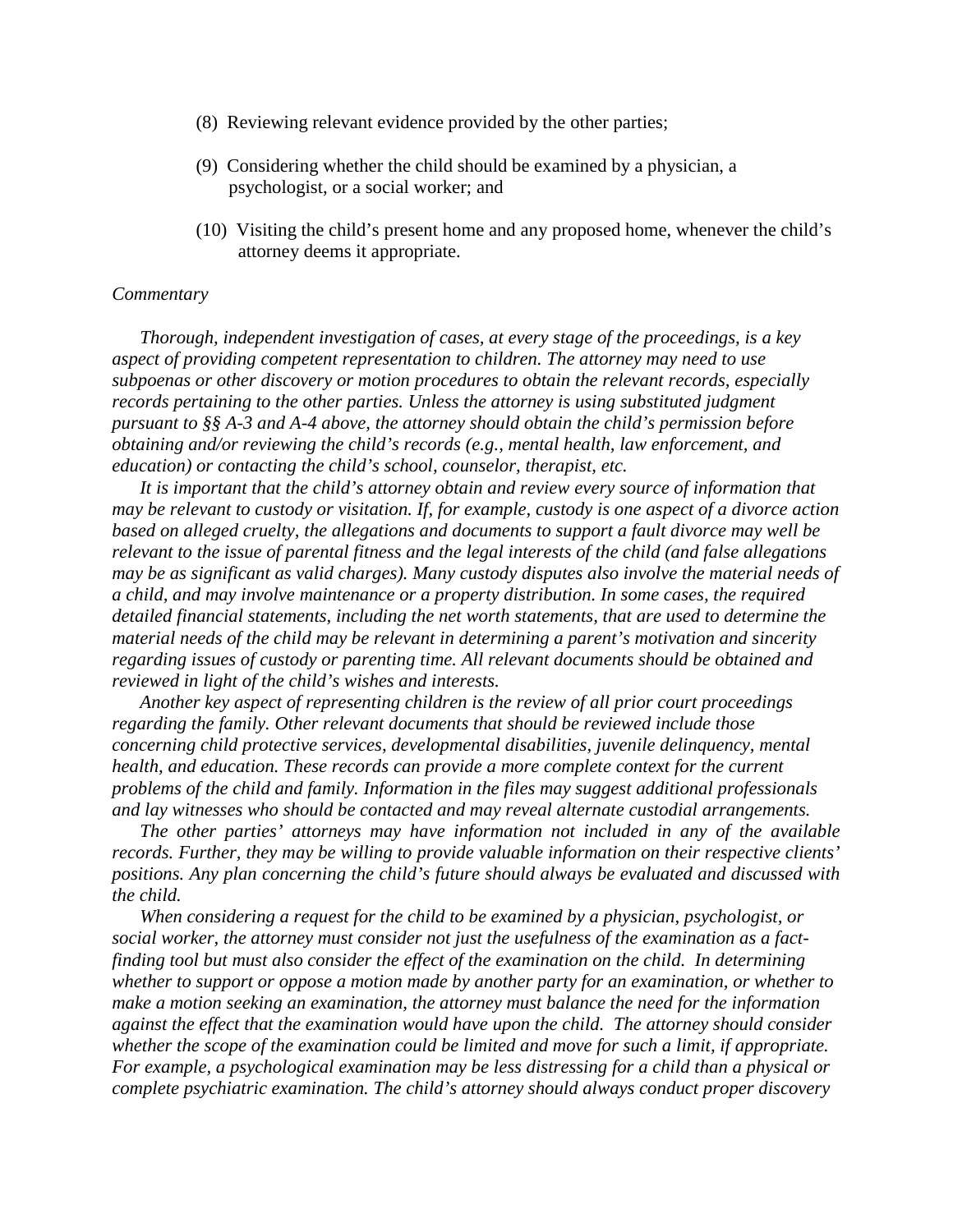*to obtain the names, qualifications, and summaries of expected testimony of any expert witnesses.*

*A visit to the child's present home or proposed home, or an observation of each party with the child, may assist the attorney in determining the child's legal interests and in formulating the child's legal position. However, the attorney should never put him or herself in the position of becoming a witness and should make every effort not to create this expectation on the part of either parent or parent's attorney.* 

# **C-3. File Pleadings**

The attorney should file petitions, motions, responses, or objections as necessary to represent the child. Relief requested may include but is not limited to:

- (1) A mental or physical examination of a party or the child;
- (2) A protective order to prevent successive mental health or other evaluations of the child;
- (3) A parenting, custody, or visitation evaluation;
- (4) A modification or termination of contact or visiting pending the final outcome of the proceeding;
- (5) Contempt for non-compliance with a court order;
- (6) Child support;
- (7) A protective order concerning the child's privileged communications or tangible or intangible property;
- (8) A request for services for the child or family; and
- (9) Dismissal of petitions or motions.

#### *Commentary*

*Filing and arguing necessary pleadings and motions is an essential part of the role of an attorney. The filing of such papers can ensure that appropriate issues are properly brought before the court and can expedite the court's consideration of issues important to the child's interests.*

*As a full participant in the proceedings assigned to represent the child, the child's attorney should quickly determine whether the child needs temporary or protective relief and, if so, should move for appropriate measures. The child's attorney may move for the appointment of an independent expert or may move to limit the number of experts who may actually examine the child or the number of diagnostic sessions to protect the child against repeated or unnecessary evaluations. Where child abuse is alleged in the course of a custody proceeding, the*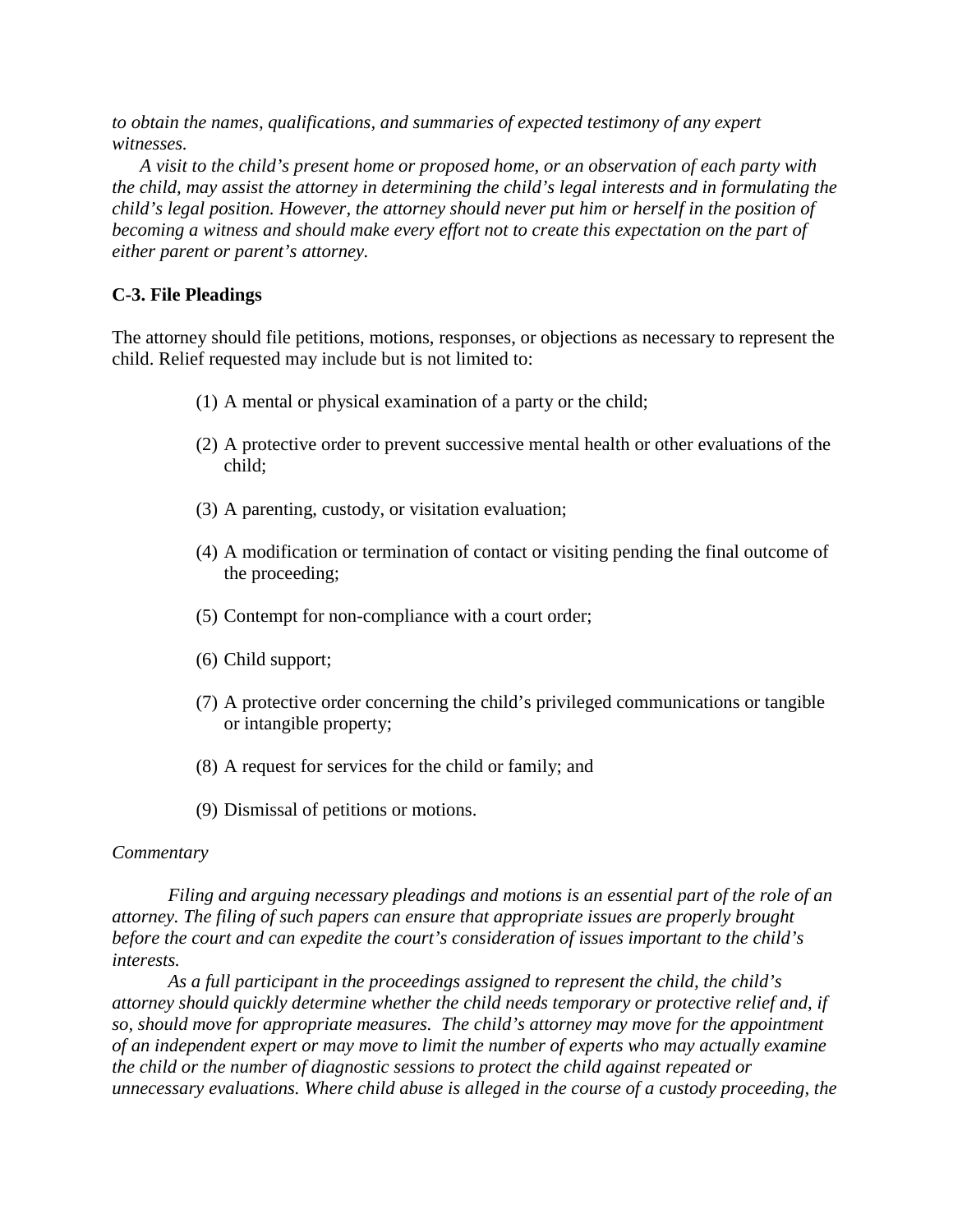*child's attorney may want the court to order an independent evaluation by child protective services and may need to apply to stay the custody action until the investigation is completed. When appropriate, the child's attorney should also determine the need for and immediately seek a protective order limiting visits or contact between child and an alleged abuser.* 

*The child's attorney may also seek either agreement, through counsel or a court order, that the child not be taken to, seen by, or permitted to speak with any mental health professionals without the consent of the other parent and the child's attorney or order of the court.* 

*The most important evidence in a custody dispute may be reports and testimony by independent diagnostic experts. Professionals retained and paid by a party may be biased or are often suspected of bias, and expert testimony offered by the two opponents often conflict. The child's attorney, who represents only the child, may secure court-ordered independent evaluations. Examples include psychiatric, psychological, educational, medical, and social work evaluations, as well as a probation investigation or a "home study." The court may order any of these, or any combination, at the request of the child's attorney or* sua sponte*. The child's attorney should not hesitate to move for appropriate independent evaluations at the earliest practical date.*

*Further, issues of temporary visitation, therapy, protection, or support frequently arise. The child's attorney's role is not limited strictly to custody, and the child's attorney should do everything possible to ensure that every aspect of the child's needs are being met. For example, the attorney for the child may sometimes find that support and custody issues are interrelated. As the child has the right under § 422 of the Family Court Act to petition for support, the attorney for the child may find it appropriate to file whatever papers are necessary to ensure that the child will receive adequate financial support and should guard against the situation where one party seeks to trade requests for custody or visits for reduced support obligations. The child's attorney should be a full participant and should not hesitate to take a position, to initiate a request for temporary orders, or to move for modification of existing interim orders.* 

#### **C-4. Assess Domestic Violence**

The child's attorney should consider whether domestic violence may have occurred and, if so, the impact on the child. When appropriate, the child's attorney should apply for court orders to protect the child or obtain relevant relief.

#### *Commentary*

*Domestic violence is a relevant and important consideration in any custody or visitation proceeding. Any violence may have affected the child, regardless of whether the child witnessed such events. In recognition of the importance of domestic violence, the legislature has mandated that whenever a party in an action concerning custody or visitation pleads and proves that another party has committed an act of domestic violence, "the court must consider the effect of such domestic violence upon the best interests of the child." D.R.L. § 240(1)(a). In the rare case when the person seeking custody or visitation has been convicted of a homicide, the court must apply the special provisions of D.R.L. § 240(1-c). It is the child's attorney's responsibility to raise, argue, and prove acts of domestic violence, even in the absence of a party's allegations, whenever consistent with the child's position and the attorney's legal strategy on behalf of the child.*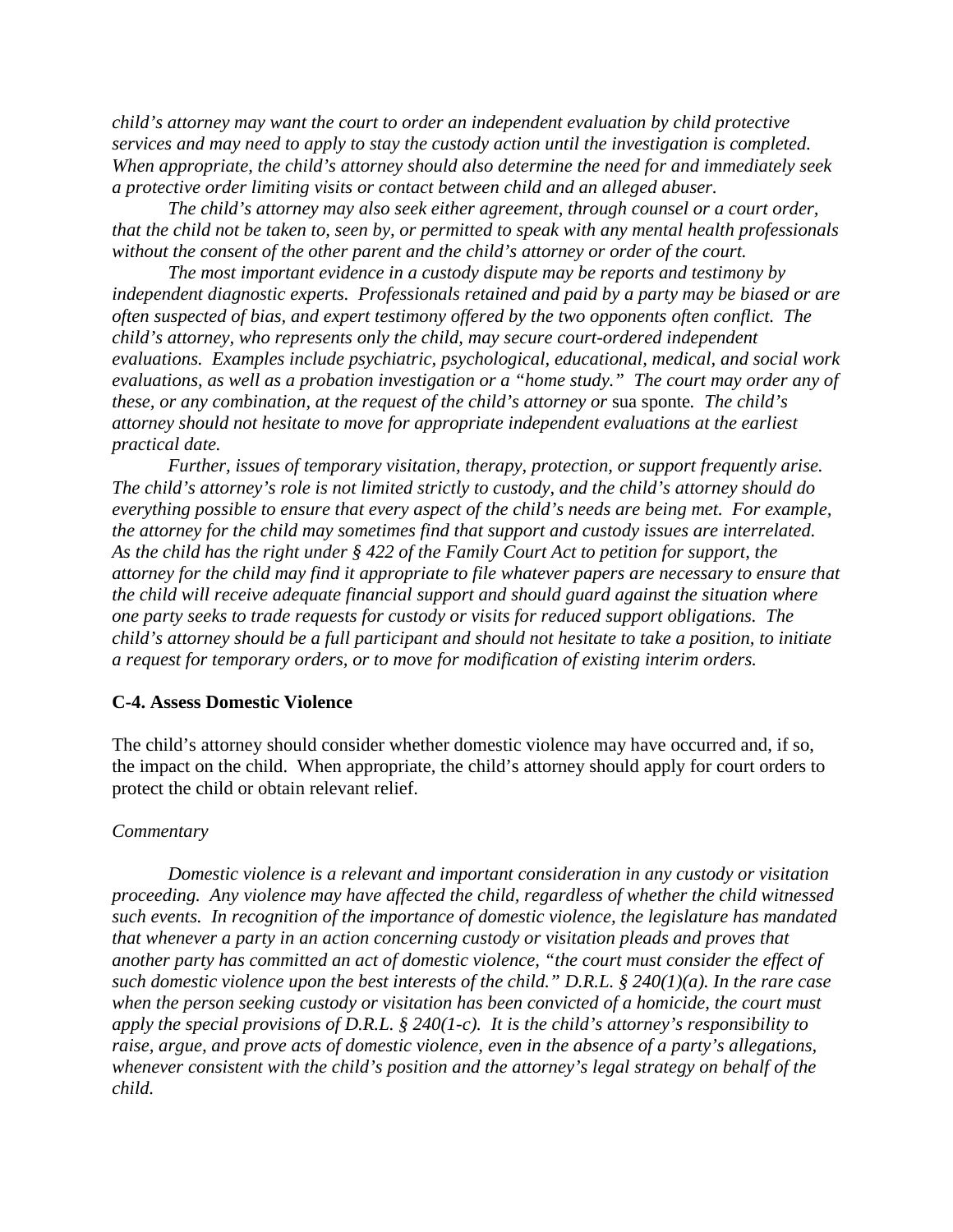# **C-5. Child With Special Needs**

Consistent with the child's wishes, the attorney should ensure that a child with special needs receives appropriate services to address any physical, mental, or developmental disabilities. These services may include but should not be limited to:

- (1) Special education and related services;
- (2) Supplemental security income (SSI) to help support needed services; and
- (3) Community-based mental health services and, in extreme cases, residential or out-patient psychiatric treatment.

# *Commentary*

*The attorney should ensure that the court is aware of the child's special needs so that the court can take those needs into consideration in making decisions regarding custody and parenting time. If the child is aware of his or her special needs, the attorney should ascertain whether or not the child believes each parent is able to address those needs and discuss possible outcomes based on that ability.*

# **C-6. Negotiate Settlements**

The attorney should participate in settlement negotiations to seek expeditious resolution of the case, keeping in mind the effect of continuances and delays on the child. The attorney should use suitable mediation resources and, where appropriate, ask the court to authorize the use of conferencing or mediation to assist in reaching a resolution.

#### *Commentary*

*Particularly in contentious cases, the attorney may effectively assist negotiations of the parties and their attorneys by focusing on the needs of the child. If a party has legal representation, it is unethical for the child's attorney to negotiate with a party directly without the consent (preferably written) of the party's attorney. Because the court is likely to resolve at least some parts of the dispute in question based on the best interests of the child, the attorney for the child is in a pivotal position in negotiation.*

*Settlement frequently obtains at least short-term relief for all parties involved and is often the best resolution of a case. The attorney, however, should not become merely a facilitator to the parties' reaching a negotiated settlement. As developmentally appropriate, the attorney should consult the child prior to any settlement becoming binding.*

#### **C-7. Pre-Trial Reports**

The child's attorney should not submit any pre-trial report to the court but may submit legal papers and argue orally based on the evidence.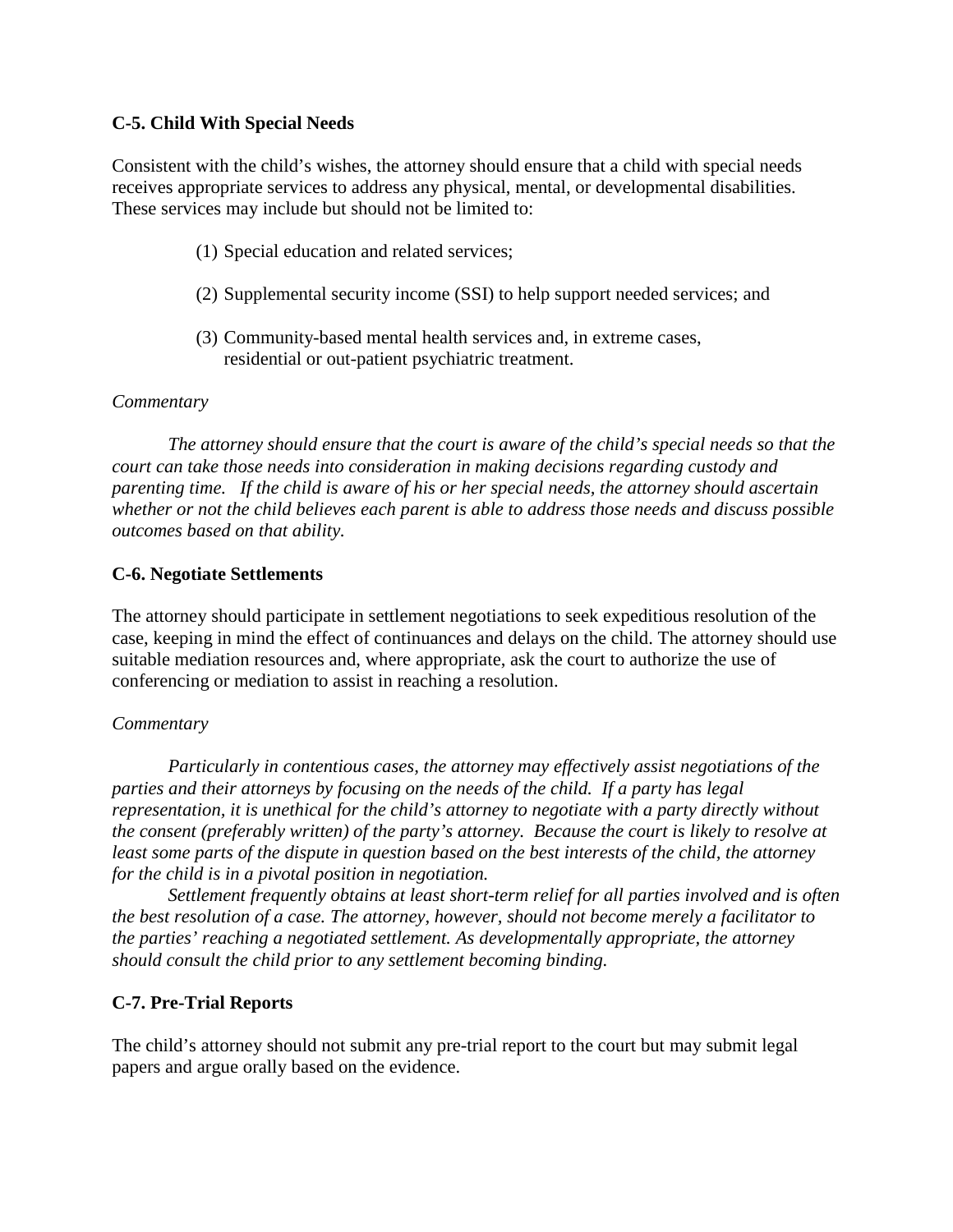*In some cases, a child's attorney has been requested by the court to submit a separate pre-trial report and recommendations, or the attorney has elected to submit such a report. The preparation and submission of such a report is inconsistent with the purpose and role of an attorney. The child's attorney is not a social worker or a probation investigator. If expert assistance or reports are needed or desirable, the child's attorney should request that the court order the relevant expert evaluation or study. The child's attorney may also independently retain an expert, such as a social worker or psychologist, to conduct a study and prepare a report. Expert reports may be introduced as evidence, and the expert may be called as a witness. However, the attorney should never assume the role of an expert witness. A child's attorney who submits a report and recommendation opens the possibility that he or she will or should be called as a witness. A professional who has submitted a report may be called for testimony and cross-examination by any party and may be questioned, under oath, concerning the factual basis of the report and the specific reasons for a conclusion, as well as questions based on hypothetical facts. Any party may also try to refute a witness's testimony. Presenting testimony as a witness is thus incompatible with legal representation; and the possibility raises a conflict under the ethics rules. See NY Rules of Professional Conduct, Rule 3.7 (citing also to Rules 1.7 and 1.9). A child's attorney who submits a pre-trial report and recommendations may have no choice but to withdraw as child's attorney or may be subject to a disqualification motion.*

*Nothing in this section is intended to relieve the attorney of the responsibility to file pretrial motions, memos of law or other legal documents that may be necessary to support the child's legal position. Likewise, submission of a parenting plan by attorneys for the parents and the attorney for the child does not fall into the category of a prohibited pre-trial report. Submission of a detailed parenting plan is often requested in the supreme courts and should be carefully drafted by the attorney for the child in order to reflect the child's legal position.*

#### **C-8. Undocumented Children in Guardianship Proceedings/SIJS**

The attorney for the child should determine at the outset of the case whether the child is an undocumented immigrant. Undocumented children have a unique opportunity to regularize their immigration status under the Special Immigrant Juvenile Status (SIJS) section of the Federal Immigration and Naturalization Act. The attorney for the child should be familiar with this statute in order to determine whether the young person is eligible for SIJS. If the young person is SIJS eligible, the attorney should obtain the family court orders required in order to adjust the young person's immigration status and connect him or her with appropriate immigration resources so that the child can obtain a green card.

#### *Commentary*

*Without legal immigration status, a young person risks deportation, cannot receive working papers, and is ineligible for college financial aid and other government benefits. In some custody and guardianship cases, relief for these children is available in the form of SIJS, a type of visa designated for undocumented children who have been abused, neglected, or abandoned by one or both parents and/or have experienced similar circumstances. SIJS is available to children who are the subject of abuse, neglect, voluntary foster care placement,*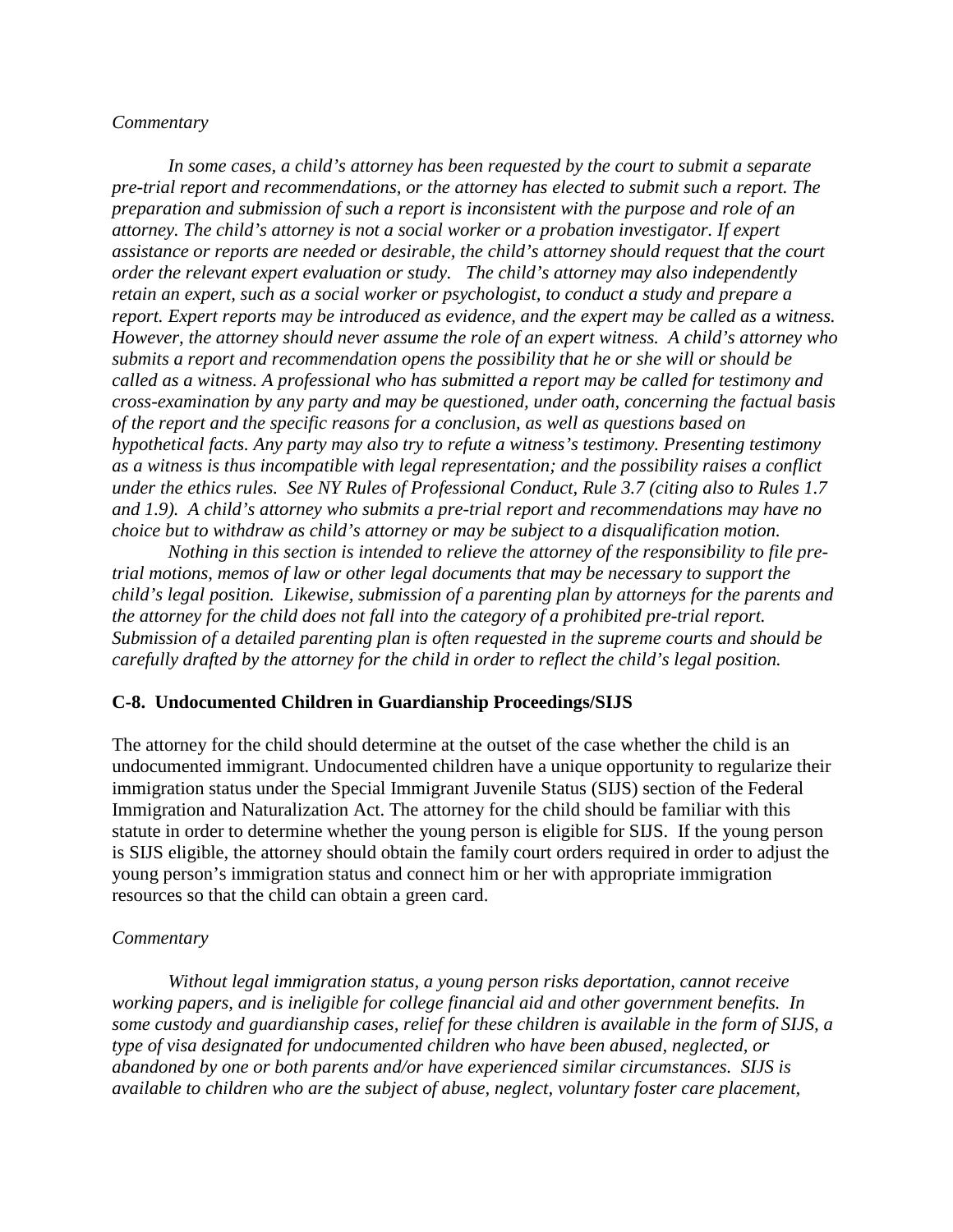*custody guardianship, destitute child, adoption, and PINS or delinquency proceedings. While the SIJS application itself is made to the U.S. Citizenship and Immigration Services, a prerequisite for the application is an order from the family court making specific factual findings that:*

- *the young person is under 21 years of age;*
- *the young person is unmarried;*
- *the young person has been declared dependent upon the family court, or has been committed to or placed in the custody of a state agency or department, or an individual or entity appointed by the state or Family Court;*
- *reunification with one or both parents is not viable due to abuse, neglect, abandonment, and/or*
- *a similar basis under state law; and that*
- *it would not be in the young person's best interest to be returned to his/her country of nationality or last residence.*

*The required factual findings are set forth on the New York State Unified Court System's General Form 42.*

*The SIJS statute provides a path to permanent residence for undocumented children under 21 years of age who have been abused, neglected, or abandoned by one or both parents, and/or experienced similar circumstances. 8 U.S.C. § 1101(a)(27)(J). Created in 1990, it was amended by the William Wilberforce Trafficking Victims Protection and Reauthorization Act of 2008 ("TVPRA") Pub. L. No. 110-457 § 235(d)(1)-(3), 122 Stat. 5044, effective on March 23, 2009. The TVPRA amendments broadened and clarified the federal statute for SIJS. Previous to the TVPRA, the SIJS Statute required that the Family Court find that a child be deemed "eligible for long-term foster care." The TVPRA amendment completely removed the "eligible for longterm foster care" language and expanded SIJS to include children who have been abused, neglected, and/or abandoned by one or both parents. See 8 U.S.C. § 1101(a)(27)(J)(i). The SIJS Statute now also clarifies that children who are placed in foster care or in the custody of an individual can meet the requirements for SIJS. See 8 U.S.C. § 1101(a)(27)(J)(i). Similarly, Congress expanded the grounds for SIJS to include, in addition to abuse, neglect, or abandonment, "other similar basis found under State law." 8 U.S.C. § 1101(a)(27)(J)(i).*

*The Appellate Division, First and Second Departments, have granted SIJS motions in custody and guardianship cases. See Matter of Antowa, 50 A.D.3d. 507 (1st Dept, 2008); Matter of Trudy Ann W., 73 A.D.3d 793 (2nd Dept, 2010); Matter of Marcelina M.G., 112 A.D.3d. 100 (2nd Dept, 2013). See also Matter of Marisol N.H., 115 A.D.3d 185 (2nd Dept, 2014).*

#### **D. HEARINGS**

#### **D-1. Court Appearances**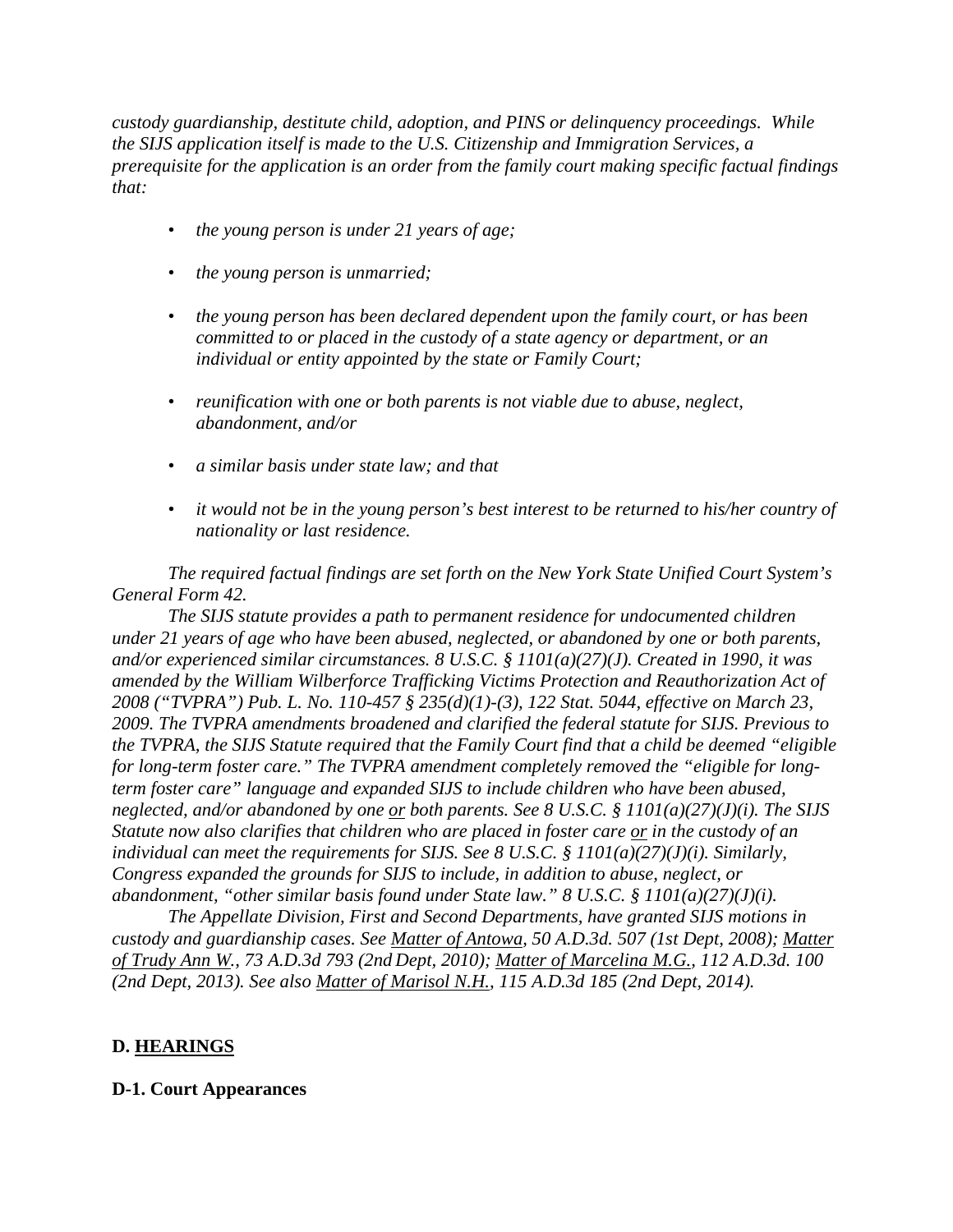The attorney should attend and fully participate in all hearings and in all telephone or other conferences with the court unless a particular hearing involves issues completely unrelated to the child.

# **D-2. Client Explanation**

The attorney should explain to the client, in a developmentally appropriate manner, what is expected to happen before, during, and after each hearing. Post-court appearance updates should be provided to the child as soon as possible.

# **D-3. Motions and Objections**

The attorney should make appropriate motions, including motions *in limine* and evidentiary objections, to advance the child's position at trial or during other hearings. If necessary, the attorney should file briefs in support of evidentiary issues. Further, during all hearings, the attorney should preserve legal issues for appeal, as appropriate.

#### **D-4. Presentation of Evidence**

The attorney should be prepared to present opening and closing statements, cross-examine witnesses, offer exhibits, and provide independent evidence as necessary to support the child's legal position.

#### *Commentary*

*The child's position may overlap with the positions of one or both parents or a thirdparty caretaker. Nevertheless, the attorney should be prepared to participate fully in every hearing and not merely defer to the other parties. Any identity of position should be based on the merits of the position (consistent with Standard B-1) and not a mere endorsement of another party's position. Case law makes plain that children are entitled to more than the mere presence of an attorney; they deserve effective representation and the failure to provide effective representation constitutes reversible error. See Matter of Jamie TT., 191 A.D.2d 132; 599 N.Y.S.2d 892 (3d Dept, 1993).*

#### **D-5. The Child's Participation at a Hearing**

The child's participation at a hearing can take a variety of forms. Participation can be accomplished indirectly, through the attorney's representation of the child's position, or directly, through the child's presence in the courtroom or *in camera*. When the attorney determines that the child wishes to be present in the courtroom, the attorney shall make necessary applications to the court and otherwise attempt to further the child's desire to participate in the proceedings.

#### *Commentary*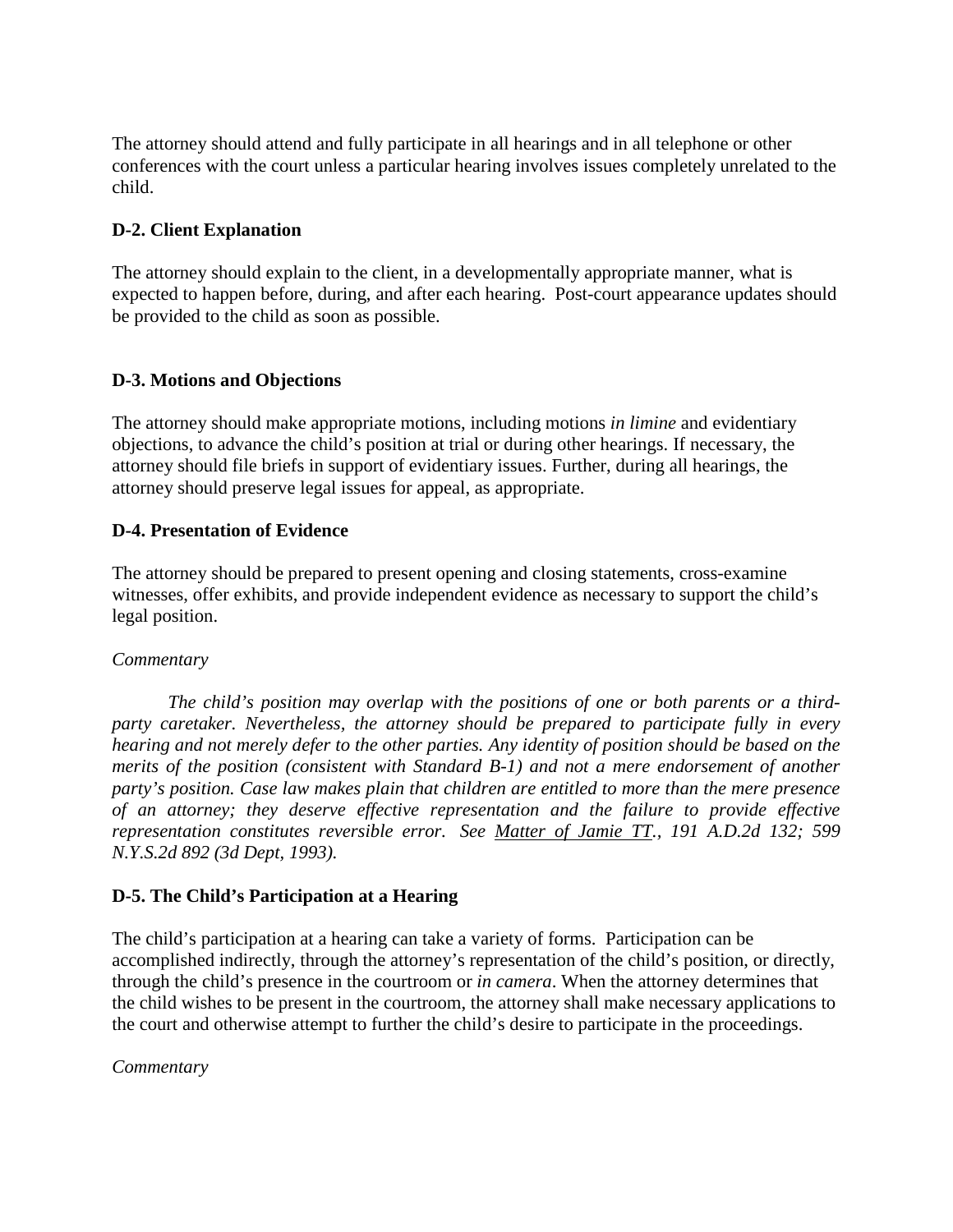*New York State has not yet enacted legislation nor recognized a constitutional right for children to be present during court proceedings. However, when the attorney has determined pursuant to Standard A-1 that the child has the capacity to decide whether he or she wishes to appear in court, the attorney should provide counseling and advice to the child regarding the advisability of appearing in the courtroom as well as inform the child of other mechanisms for participation, such as presentation of* in camera *testimony, or appearance for discrete portions of the proceeding. The attorney should also raise and discuss with the child the emotional impact of the child's presence in court or exposure to inflammatory facts but, in the end, should assert the child's desire to appear in court insofar as the child directs. Under the present statutory framework in custody and custody-related proceedings, the court has discretion to grant or deny this request.*

*When the attorney has determined pursuant to Standard A-1 that the child lacks capacity, the attorney should advocate for the child's presence in the courtroom only after determining that the child's presence is essential to the furtherance of the child's legal position, and after consulting with mental health professionals, caretakers, and any other persons who are knowledgeable about the child's emotional condition and possible harmful reaction to the court proceedings. The attorney should keep in mind that any child, even one who is too young to sit through the hearing or too developmentally delayed to direct the attorney with regard to the outcome of the case, may benefit from seeing the courtroom and meeting or at least seeing the judge who will be making decisions.* 

*When an attorney's application to have a child present in court is granted by the judge, the attorney should always attempt to ensure that the child's experience in court is as comfortable and stress free as possible. To that end, the attorney should try to arrange for the child to wait in an appropriate setting in the courthouse and explain to the child, before and after the hearing, what is likely to occur and what has occurred.* 

#### **D-6. Whether the Child Should Testify**

The attorney should decide, in consultation with his or her client, whether to call the child as a witness, and if so, whether testimony will be given in open court or whether the child should testify *in camera*. The decision should include consideration of the child's need or desire to testify, any repercussions of testifying, the necessity of the child's direct testimony, the availability of other evidence or hearsay exceptions that may substitute for direct testimony by the child, and the child's developmental ability to provide direct testimony and withstand possible cross-examination. Ultimately, unless the child clearly lacks capacity pursuant to the criteria set forth in section A-3 (above), the attorney is bound by the child's direction concerning testifying.

#### *Commentary*

*There are no blanket rules regarding a child's testimony. While testifying is undoubtedly traumatic for many children, it is therapeutic and empowering for others. Therefore, the decision to have the child testify should be made individually, based on the circumstances of the individual child and the individual case. In the absence of compelling reasons, a child who has a strong desire to testify should be called to do so. If the child does not wish to testify or would be harmed by being forced to testify, the attorney should seek a stipulation of the parties not to call*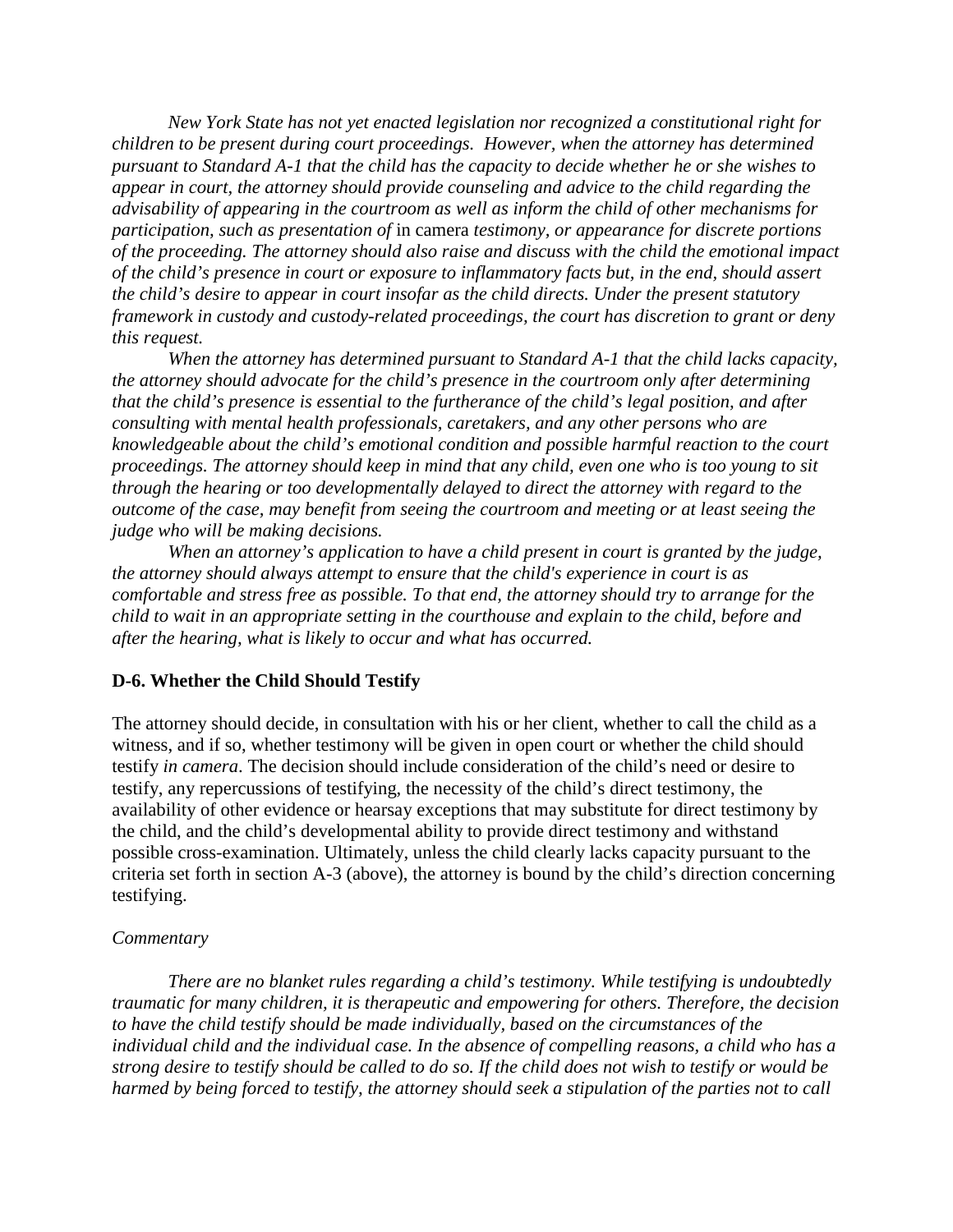*the child as a witness or seek a protective order from the court. If the child is compelled to testify, the attorney should seek to minimize the adverse consequences by seeking any appropriate accommodations permitted by local law, such as having the testimony taken informally, in chambers, without presence of the parent(s), or the parents' attorneys, and requesting sufficient hearing time in order for the child's testimony to be limited to one appearance. Before agreeing to this forum, the child should always be made aware of the rare circumstances where judges have determined that in-chambers testimony can be shared with others, such as parents, who might be excluded from chambers. At the conclusion of the* in camera *interview, the attorney should reiterate the confidential nature of the proceeding, and make every effort to ensure that the transcript will not be released to any unauthorized person. The attorney should also prepare the child for the possibility that the judge may render a decision against the child's wishes.*

*If the child's testimony is requested or required, the attorney must thoroughly prepare the child and advise the child of the nature of the testimony and the reasons the testimony is necessary. If the child's testimony is requested and the child does not wish to testify, the attorney should consider whether testifying may be avoided either through the introduction of other evidence or by stipulation to the facts to which the child would attest or, when appropriate, by filing a protective order to prevent the compelled testimony of the child. If the child's testimony is required, the attorney should consider requesting that the testimony be taken in the judge's chambers with the attorney present, rather than in the more formal courtroom (which may be intimidating to the child). The attorney should request that the in camera interview be structured in a way that would be least harmful to the child. The attorney should also consider consulting with a social worker or other mental health professional to help the child prepare for the psychological and emotional experience of testifying before the court.*

#### **D-7. Child Witness**

The attorney should prepare the child to testify. This should include familiarizing the child with the courtroom, court procedures, what to expect during direct and cross-examination, and ensuring that testifying will cause minimal harm to the child.

#### *Commentary*

*The attorney's preparation of the child to testify should include attention to the child's developmental needs and abilities as well as to accommodations that should be made by the court and other attorneys. The accuracy of children's testimony is enhanced when they feel comfortable. The attorney should seek any necessary assistance from the court in order to maximize the child's level of comfort, including location of the testimony (in chambers, at a small table, etc.); determination of who will be present; restrictions on the manner and phrasing of questions posed to the child; and the possibility of a prior visit to the courtroom.* 

#### **D-8. Questioning the Child**

The attorney should seek to ensure that questions to the child are phrased in a syntactically and linguistically appropriate manner.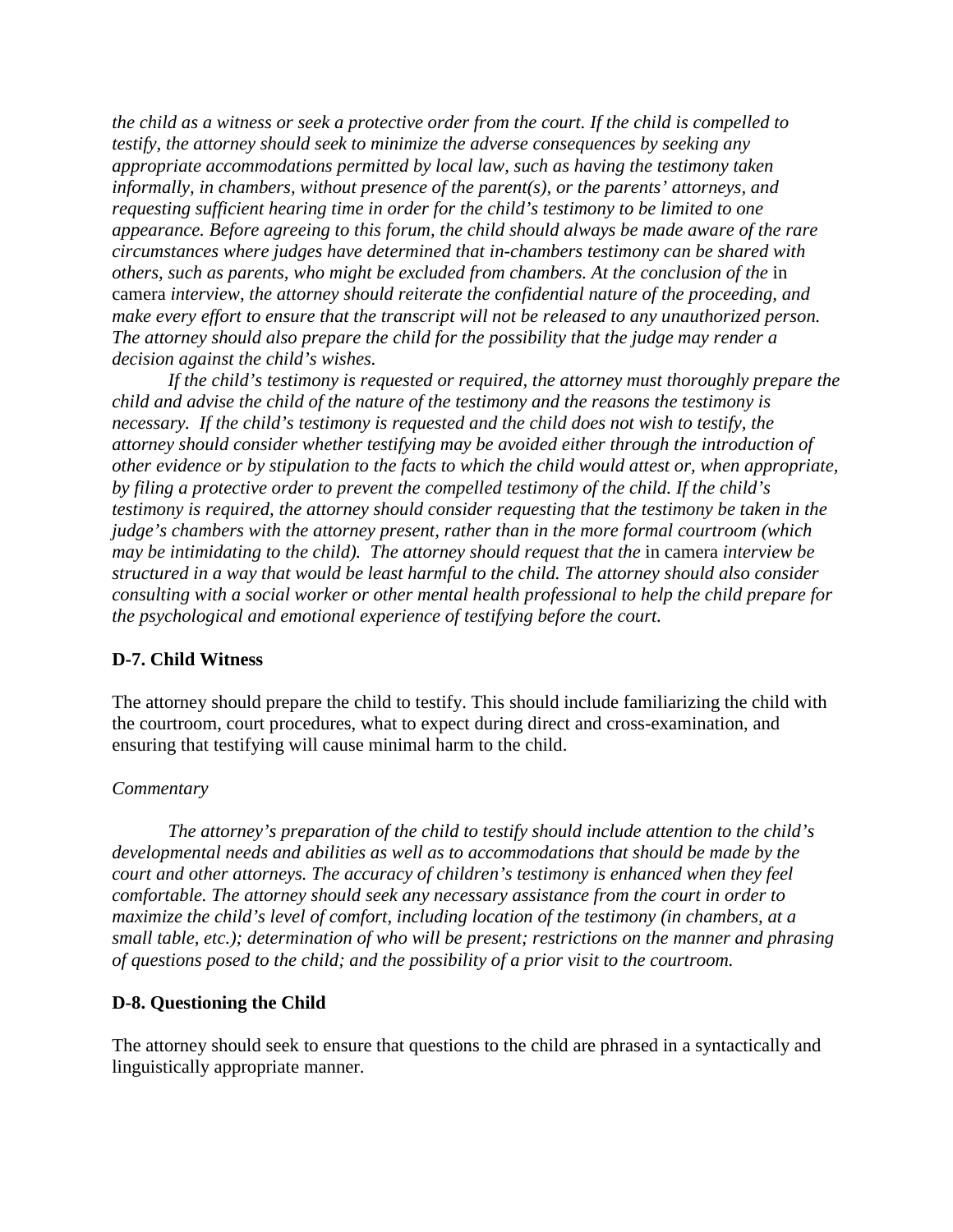*The phrasing of questions should take into consideration the law and research regarding children's testimony, memory, and suggestibility. The attorney must become skilled at recognizing the child's developmental limitations and in asking developmentally appropriate questions. If the child is testifying* in camera*, the attorney should request permission to ask questions that the judge may not have asked, whenever it is in the client's interest to have the judge hear that information.*

# **D-9. Challenges to Child's Testimony or Statements**

The child's competency to testify, or the reliability of the child's testimony or out-of-court statements, may be called into question. The attorney should be familiar with the current law and empirical knowledge about children's competency, memory, and suggestibility and, where appropriate, attempt to establish the competency and reliability of the child.

#### *Commentary*

*If necessary, the attorney should present expert testimony to establish competency or reliability, or to rehabilitate any impeachment of the child on those bases.* 

# **D-10. Conclusion of Hearing**

If appropriate, the attorney should make a closing argument and provide proposed findings of fact and conclusions of law. The attorney should ensure that a written order is entered.

#### *Commentary*

*One of the values of having a trained attorney is that he or she can often present creative alternative solutions to the court. Further, the attorney is able to argue the child's legal position from the child's perspective, keeping the case focused on the child's wishes, needs, and the effect on the child of various options for custody, parenting time, and parental decision-making.*

#### **E. POST-HEARING**

#### **E-1. Review of Court's Order**

The attorney should review all written orders to ensure that they conform to the court's verbal orders and statutorily required findings and notices.

#### **E-2. Communicate Order to Child**

The attorney should discuss each order and its consequences with the child.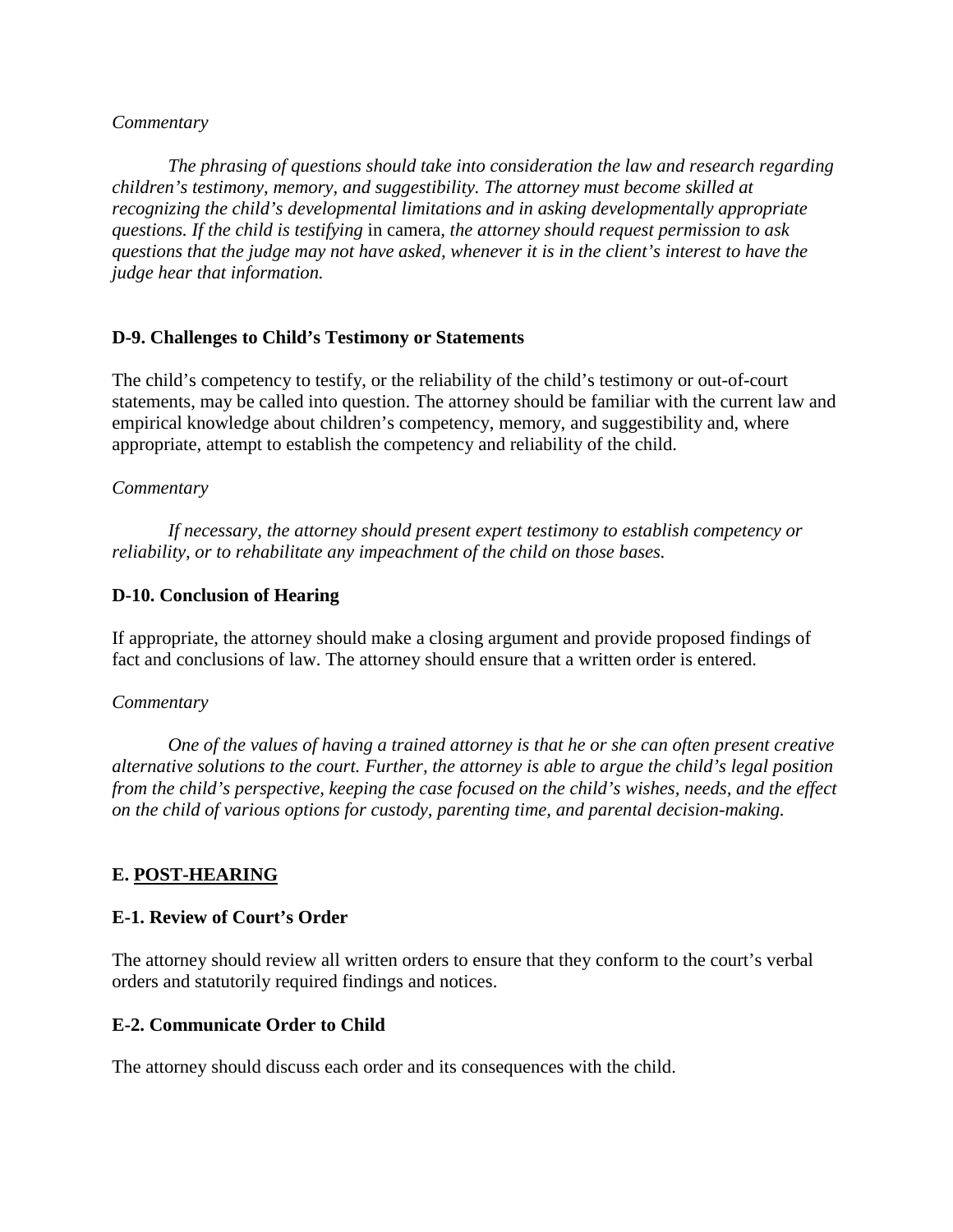*The child is entitled to understand what the court has done and what that means to the child, at least with respect to those portions of the order that directly affect the child. Children may assume that orders are final and not subject to change. Therefore, the attorney should explain whether the order may be modified at another hearing, or whether the actions of the parties may affect how the order is carried out. It is of particular importance that the child understands his or her continuing relationship with each parent (or the non-parent party) and each parent's continuing responsibilities to the child.*

*It is also helpful to maintain communication with the child subsequent to the trial. Posttrial problems may thereby be ameliorated or appropriate legal action commenced.*

# **E-3. Implementation**

The attorney should monitor the implementation of the court's orders and take appropriate legal action whenever necessary.

#### *Commentary*

*The attorney should ensure that the court's orders are implemented in a complete and timely fashion. In order to address problems with implementation, the attorney should maintain an open avenue for communication with the child. The attorney should consider filing any necessary motions, including those for civil or criminal contempt, to compel implementation.*

#### **E-4. Subsequent Proceedings**

Whenever possible, the child's attorney should represent the child in any subsequent relevant proceeding, including a modification, a violation, or an enforcement action. The child's attorney should also file a post-disposition motion, such as a modification or enforcement motion, whenever one is needed to protect or further the child's interests.

#### *Commentary*

*Continuity of representation is of great importance, and whenever possible, the child's attorney should represent the child in any proceeding subsequent to the initial custody determination. The child's attorney also has standing to initiate a post-dispositional motion seeking a modification of the original order or the enforcement of the order. The attorney should not hesitate to do so whenever appropriate in the child's interests. The child's attorney should also maintain communication with the child and may initiate inquiries or otherwise stay abreast of the situation.*

# **F. APPEAL**

#### **F-1. Decision to Appeal**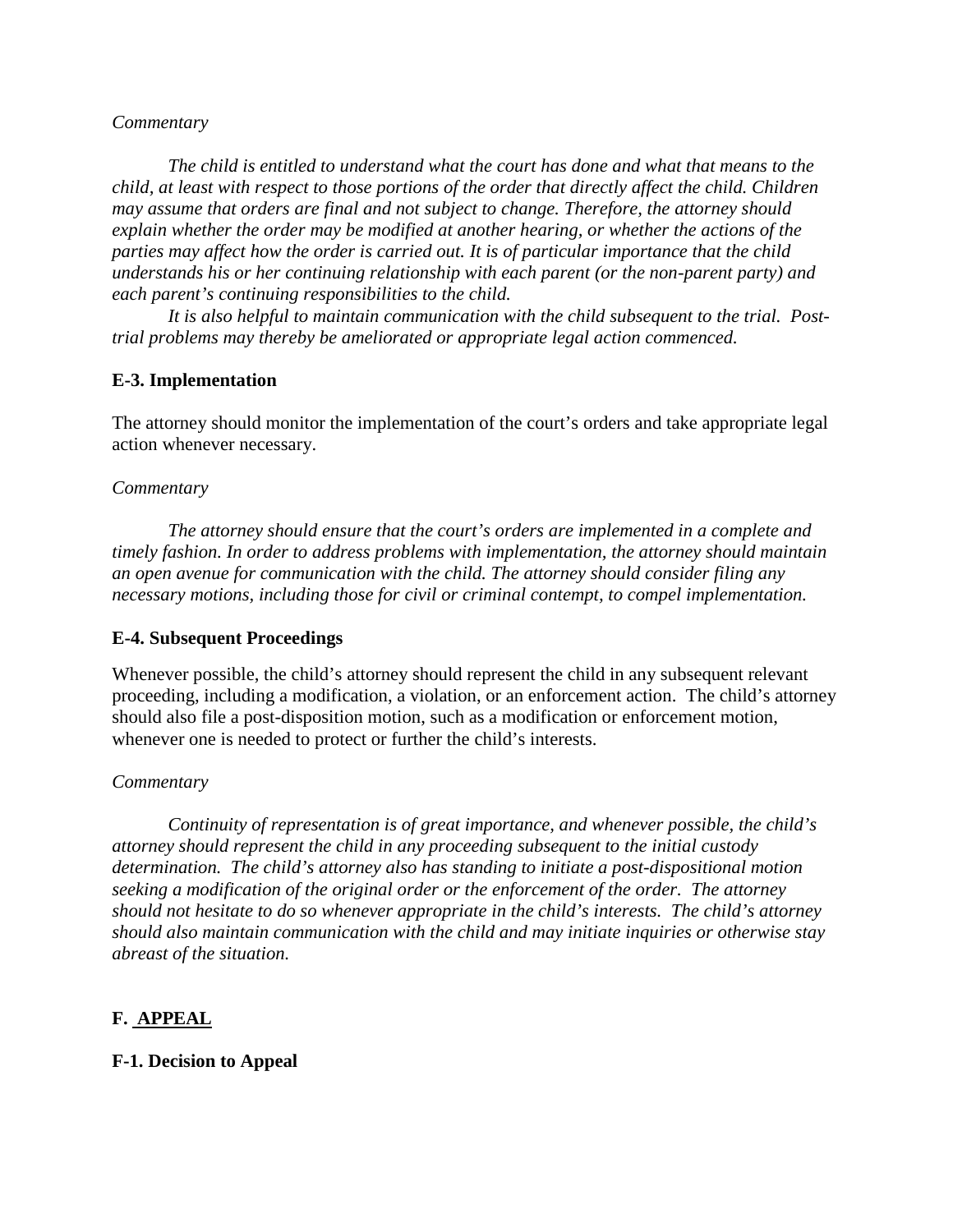The attorney should consider and discuss with the child, as developmentally appropriate, the possibility of an appeal. If after such consultation, the child wishes to appeal the order, and the appeal would not be frivolous, the attorney should take all steps necessary to perfect the appeal and seek appropriate temporary orders or extraordinary writs necessary to protect the interests of the child during the pendency of the appeal. If the child is aggrieved by the order, the attorney should take and perfect an appeal even if a party is also appealing.

# *Commentary*

*F.C.A. § 1121(2) requires the attorney to advise the child, in writing, of the right to appeal, the time limitations, the manner of initiating the appeal and obtaining a transcript, and the right to a free transcript and representation. The attorney is also statutorily required to explain to the child the consequences of an appeal and the reasons upon which an appeal may be based. The attorney should explain to the child not only the legal possibility of an appeal, but also the ramifications of filing an appeal, including the potential for delaying implementation of services or placement options. The attorney should also explain whether the trial court's orders will be stayed pending appeal and what the agency and trial court may do pending a final decision. It is important to file a notice of appeal and perfect the appeal rather than relying on the aggrieved party to do so because if the party fails to perfect his or her appeal, the child has no remedy.* 

# **F-2. Withdrawal**

If the attorney determines that he or she lacks the necessary experience or expertise to handle the appeal or is otherwise unable to proceed on the appeal, the attorney should notify the court and seek to be relieved. The attorney should always cooperate with the new appellate attorney by sharing all relevant information on the case.

# **F-3. Participation in Appeal**

The attorney should participate in an appeal filed by another party unless relieved by the court.

#### *Commentary*

*The attorney should take a position in any appeal filed by the parent, agency, or other party. If the child's interests are affected by the issues raised in the appeal, the attorney should represent the child's position in the appeal. The attorney's assignment continues pursuant to F.C.A. § 1120(b). Because statewide uniformity is lacking in regards to procedures for the attorney to follow when the child is to be represented on appeal, the attorney should be aware of applicable Appellate Division rules.* 

# **F-4. Conclusion of Appeal**